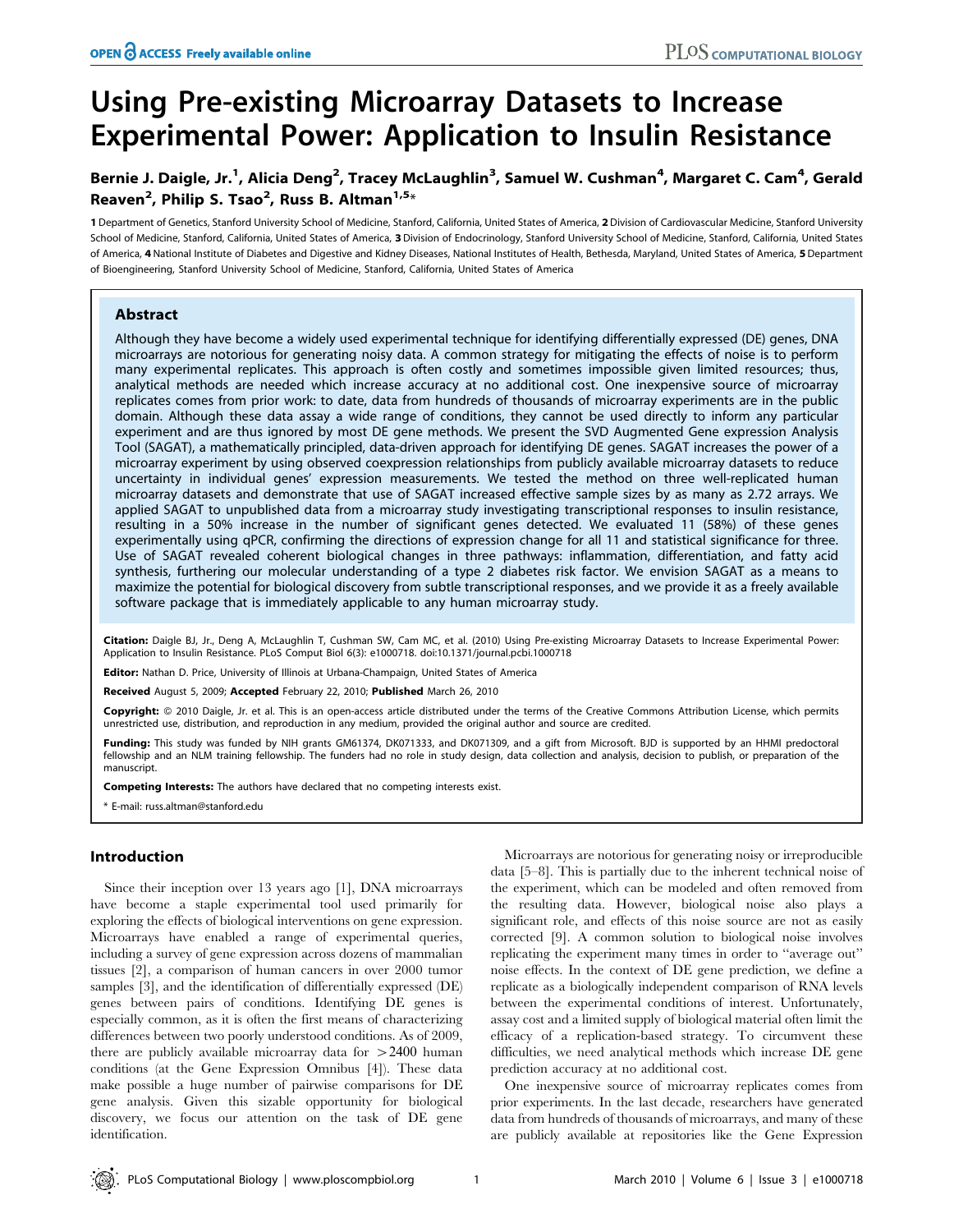#### Author Summary

Though the use of microarrays to identify differentially expressed (DE) genes has become commonplace, it is still not a trivial task. Microarray data are notorious for being noisy, and current DE gene methods do not fully utilize pre-existing biological knowledge to help control this noise. One such source of knowledge is the vast number of publicly available microarray datasets. To leverage this information, we have developed the SVD Augmented Gene expression Analysis Tool (SAGAT) for identifying DE genes. SAGAT extracts transcriptional modules from publicly available microarray data and integrates this information with a dataset of interest. We explore SAGAT's ability to improve DE gene identification on simulated data, and we validate the method on three highly replicated biological datasets. Finally, we demonstrate SAGAT's effectiveness on a novel human dataset investigating the transcriptional response to insulin resistance. Use of SAGAT leads to an increased number of insulin resistant candidate genes, and we validate a subset of these with qPCR. We provide SAGAT as an open source R package that is applicable to any human microarray study.

Omnibus (GEO). It is unlikely that any of these arrays (hereafter referred to as ''knowledge'') represent exact replicates of data from a novel study (referred to as ''data''), but a subset of these experiments may describe similar underlying biology and could be considered ''partial replicates''. Because it is not clear a priori which of the prior experiments (if any) would qualify as partial replicates, pre-existing microarray knowledge cannot be used directly to identify DE genes in a novel dataset.

It is therefore worth considering indirect methods for using this knowledge. Two previously existing methods use microarray knowledge to compute more accurate variance estimates for each gene [10,11]. Both methods replace sample variance estimates for each gene by gene-specific variances calculated across a compendium of microarrays from GEO. This approach was shown to be most useful with small data sample sizes, and no further benefits were seen when the microarray knowledge exceeded  $\sim$  250 arrays. A different approach might involve identifying transcriptional modules: groups of genes that exhibit coordinated or correlated expression changes across a range of conditions. A complete and accurate understanding of module structure would reveal expression dependencies between genes, such that on average, genes in the same module would be coexpressed more often than genes chosen at random. Thus, knowledge of one gene's expression would confer information about the expression of the other genes in the module. Several studies [12–18] have used microarray knowledge to identify transcriptional modules. Of these, five have been tested on yeast datasets of 1000 arrays or fewer [12–14,16,17] and one has been applied to  $\sim$  2000 human cancer datasets [15]. Only one [18] was applied to a diverse human microarray knowledge set, in this case containing  $\sim$  2500 arrays. Given that tens of thousands of arrays are publicly available for some individual microarray platforms, a larger-scale identification of transcriptional modules is certainly possible.

Knowledge of transcriptional modules and their constituent genes is not directly applicable to DE gene identification, and most existing methods ignore these relationships. Of the few that provide a means to incorporate expression modules [19–21], none provide a mechanism for extracting these modules from large-scale microarray knowledge sets. Consequently, there is a need for a method that can identify relevant transcriptional modules from huge compendia of microarray knowledge and use this information to better predict DE genes.

In this work, we present the SVD Augmented Gene expression Analysis Tool (SAGAT), a mathematical approach that identifies expression modules from microarray knowledge and combines these with novel data to identify DE genes. To accomplish these tasks, SAGAT employs Singular Value Decomposition (SVD) in concert with pseudoinverse projection. SVD has been used previously to decompose microarray knowledge into mathematically independent transcriptional modules (eigengenes) and the corresponding independent cellular states where these modules are active (eigenarrays) [22]. Most non-SVD module-finding methods identify discrete modules where module membership for each gene is a binary feature. In contrast, SVD assigns a continuously-valued weight for each gene, which allows varying strengths of coexpression to be present in the same module and genes to be part of multiple modules. SVD models the expression of each gene as a linear combination of the eigengenes' expressions, and a number of studies have used this technique to define modules on smaller scales. Raychaudhuri et al. [23] and Alter et al. [22] each initially applied SVD (the former in the form of PCA) to yeast time course data to identify fundamental modes of expression response that vary over time. The latter study also demonstrated the ability of SVD to remove noise or experimental artifacts present in the data. Shortly thereafter, Troyanskaya et al. [24] used SVD to identify eigengenes in gene expression data for the purposes of missing value estimation. Alter and colleagues subsequently employed generalized [25] and higher order [26] versions of SVD for the integration and decomposition of heterogeneous microarray datasets. Horvath and Dong [27] used SVD of microarray data in combination with coexpression analysis to generate eigengene coexpression networks. Finally, in a large scale study, SVD was shown to reduce noise when used in the integration of disparate microarray datasets [28].

The technique of pseudoinverse projection has also previously been applied to genome-scale data. Alter and Golub demonstrated the utility of SVD coupled with pseudoinverse projection by reconstructing one genomic dataset in terms of the eigenarrays of another [29]. This enabled the observation of a set of cellular states in one dataset that were also manifested in the other. Subsequent work used pseudoinverse projection in concert with an alternative matrix decomposition technique (non-negative matrix factorization) to classify gene expression states of one organism in terms of another [30]. In the current work, using SAGAT, we combine SVD-derived modules, pseudoinverse projection, and a rigorous statistical model to adjust gene expression error estimates in a dataset of interest. This yields a knowledge-informed differential expression score for each gene.

We demonstrate SAGAT in several ways. First, we investigate whether transcriptional modules are readily detectable in a large compendium of microarray knowledge. Second, we test SAGAT on a range of simulated datasets to assay its performance with respect to a known gold standard. Third, we evaluate SAGAT's ability to increase DE gene predictive power in three highly replicated real world datasets. Finally, we apply SAGAT to a new human dataset investigating transcriptional profiles in the setting of insulin resistance (IR), a risk factor for type 2 diabetes. Though a known relationship exists between obesity and insulin resistance [31,32], it is not always consistent [33,34]; in addition, many studies characterizing IR do not deconvolve the effects of obesity [35]. This novel microarray dataset builds upon previous work [35–37] to investigate obesity-independent transcriptional effects of insulin resistance. We illustrate the improved sensitivity of SAGAT over existing methods by identifying IR candidate DE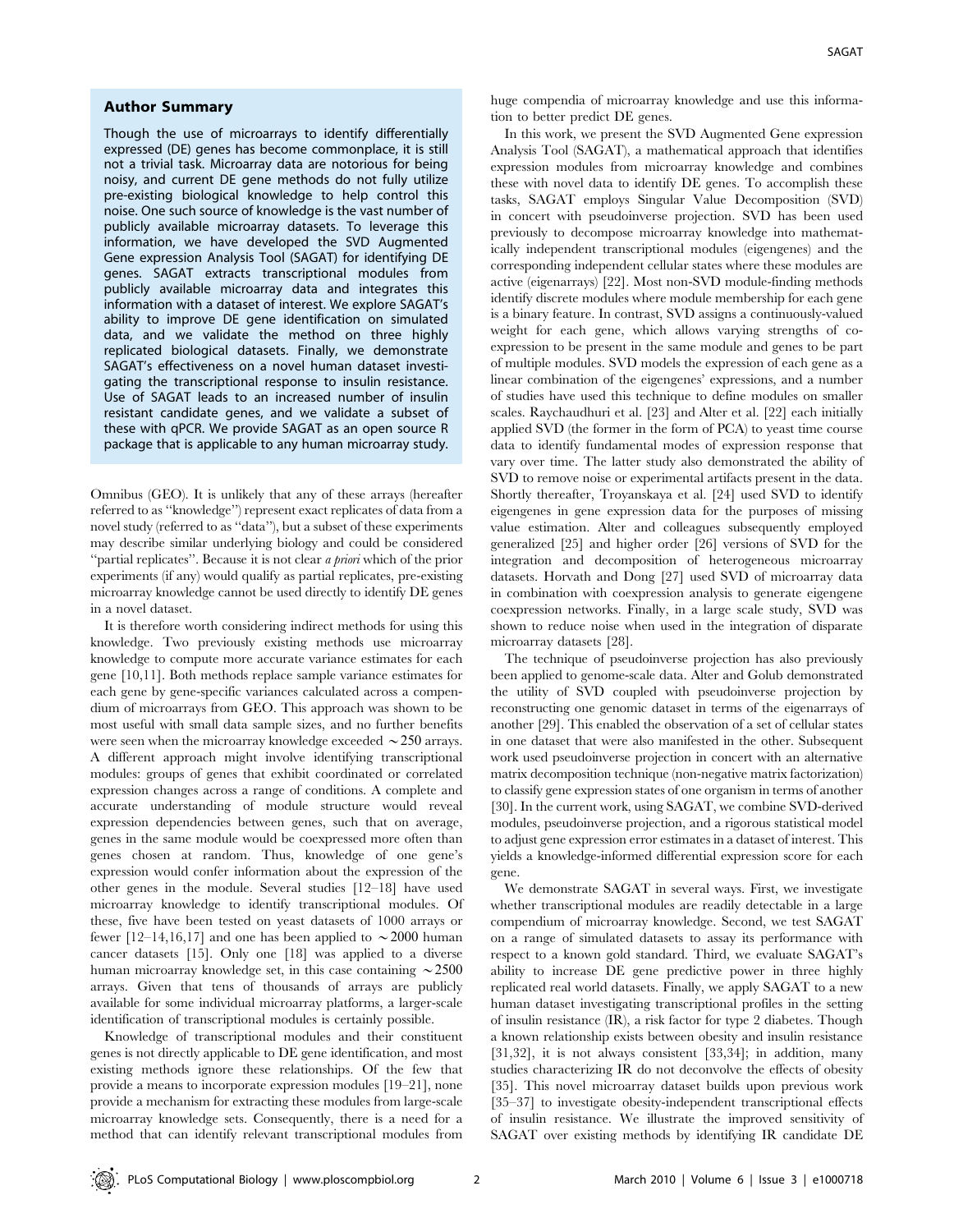genes, and we validate a subset of these using quantitative PCR assays. Results of this analysis contribute to a more comprehensive molecular understanding of human insulin resistance.

# Results

# Modularity of Gene Expression Data

To demonstrate that transcriptional modules are detectable in a multi-condition microarray knowledge compendium, we characterized the degree of modularity in a collection of 4440 arrays from the HGU95Av2 platform. We consider an expression module a group of genes exhibiting coordinated expression across some subset of the entire compendium. Genes in such a group will have relatively large positive or negative pairwise covariances; thus, degree of modularity refers to the number of genes in the compendium that belong to one or more groups of significantly covarying genes.

Figure 1A displays a binarized representation of the sample covariance matrix for the entire HGU95Av2 compendium, whereby each covariance value whose magnitude is  $> 0.25$  is colored black (white otherwise). This matrix was then subjected to hierarchical biclustering (Figure 1B), which resulted in many blocks of nonzero binary covariance, ranging in size from a few genes to nearly 1000. Furthermore, this covariance pattern does not appear to be due to chance, as the biclustering results from 100 randomized knowledge matrices (see Materials and Methods) showed no covariance blocks exceeding a 15 gene cutoff.

To parameterize a simulation study (details below), we used a 1000-gene compendium to characterizee the mean number of genes per module, the mean percentage of DE genes found in modules, and the mean percentage of non-DE genes found in modules. This was achieved by subsetting the HGU95Av2 compendium and coupling it with a human prostate cancer dataset [38]. The mean number of genes per module was 15, the mean percentage of DE genes found in modules was 60% (673/ 1122), and the mean percentage of non-DE genes found in modules was 47% (3752/7983). These values were employed in the simulation study that follows.

# Singular Value Decomposition (SVD) of Gene Expression Data

SVD identifies eigengenes whose expression is mutually orthogonal across all arrays in the compendium. To demonstrate that mathematical orthogonality correlates with biological orthogonality (as manifested by biologically independent eigengenes), we performed a Gene Ontology (GO) term enrichment analysis of a subset of the eigengenes from the HGU95Av2 compendium (using the gene weights of each eigengene as scores). Table 1 displays the top three significant Biological Process terms with fewer than 500 annotated genes for eigengenes 1–5, 10, 20, 50, and 200. The terms within each eigengene are largely consistent, and each eigengene describes a relatively distinct biological process. We note that there is not an absolute correspondence between the modules displayed in Figure 1B and the eigengenes identified by SVD, as the methods used to identify these structures are algorithmically different. However, we detected substantial overlap in the enriched Biological Process terms associated with the largest covariance modules and highest ranking eigengenes (e.g. the largest module and first eigengene were both strongly enriched for translation and biosynthesis terms).

#### Simulation Study

We first tested the validity of the SAGAT model using simulated data. We simulated knowledge compendia with structures ranging from that shown in Figure 2A, where 60 of the 100 DE genes are in 15-gene modules and none of the 900 non-DE genes are, to that shown in Figure 2C, where the same number of DE genes are in modules and all 900 non-DE genes are also. Figure 2B depicts a modularity structure that is approximately equivalent to that of the prostate cancer dataset, where 60% of prostate cancer DE genes are found in modules and 47% of non-DE prostate cancer genes are found in modules.

After running SVD on each simulated compendium to calculate the appropriate  $W$  matrix, we tested SAGAT on all combinations of data and knowledge. As SAGAT relies on a single parameter specifying the number of eigengenes  $(M)$ , we first estimated the optimal value for this parameter by trying all possible values on



Figure 1. Modularity characterization of HGU95Av2 compendium. (A) All pairwise covariances were calculated between 9105 genes; entries whose absolute values were greater than .25 were set to one and colored black (set to zero and colored white otherwise). (B) Binarized covariance matrix after hierarchical biclustering ([1 - binary covariance] distance metric and complete linkage) to identify coordinated expression modules. The observed modularity is not due to chance, as an identical procedure applied to a randomized expression matrix showed no covariance blocks larger than a few genes (not shown). doi:10.1371/journal.pcbi.1000718.g001

PLoS Computational Biology | www.ploscompbiol.org 3 3 March 2010 | Volume 6 | Issue 3 | e1000718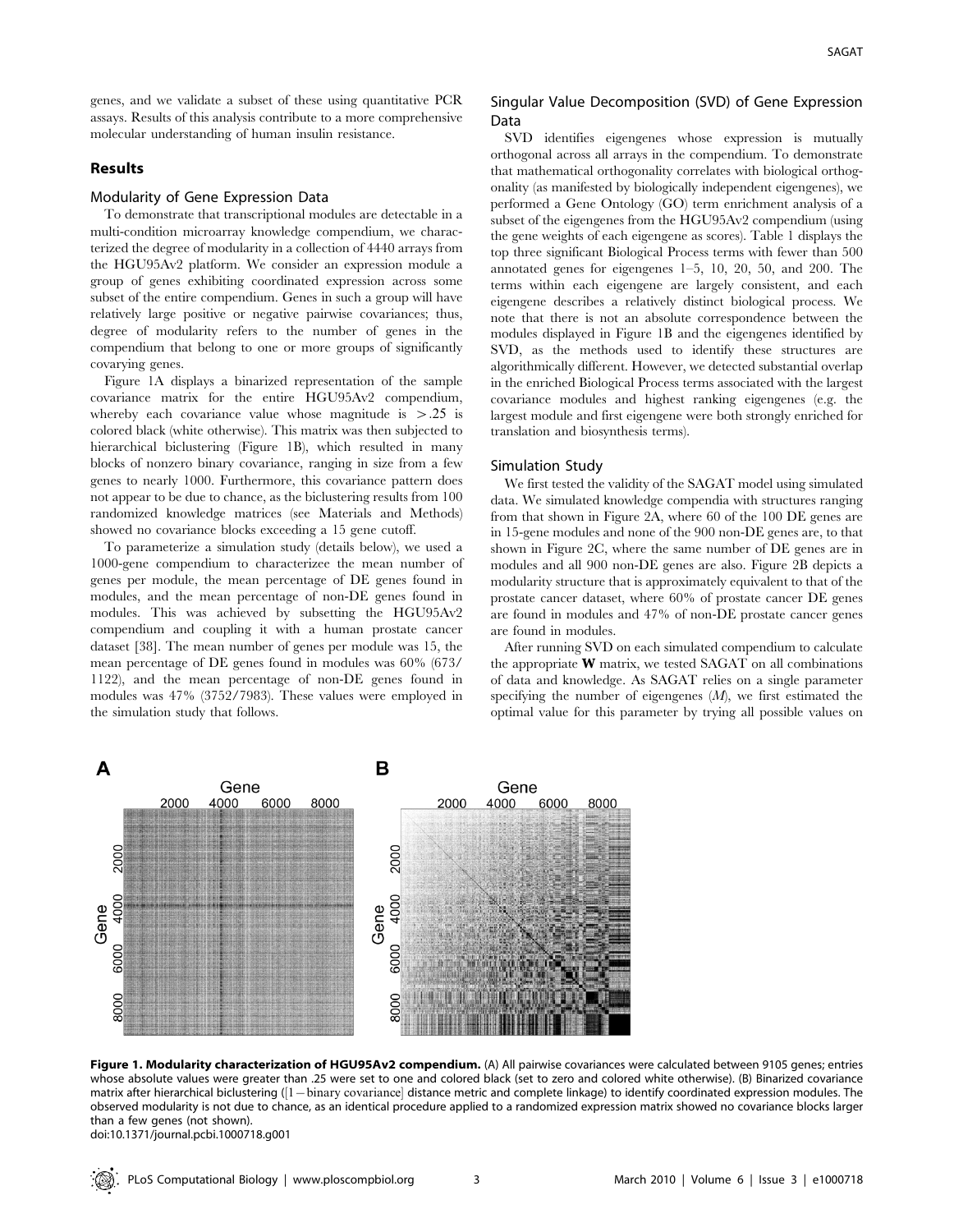Table 1. GO Biological Process enrichment of HGU95Av2 compendium eigengenes.

| <b>Eigengene</b> | <b>Term ID</b> | Name                                    | $#$ genes | p-value                |
|------------------|----------------|-----------------------------------------|-----------|------------------------|
| $\overline{1}$   | GO:0006412     | Translation                             | 271       | $< 1 \times 10^{-30}$  |
|                  | GO:0009059     | Macromolecule biosynthetic process      | 431       | $1.90 \times 10^{-23}$ |
|                  | GO:0006396     | RNA processing                          | 269       | $1.20 \times 10^{-20}$ |
| 2                | GO:0000278     | Mitotic cell cycle                      | 203       | $7.20 \times 10^{-7}$  |
|                  | GO:0022403     | Cell cycle phase                        | 223       | $3.40 \times 10^{-6}$  |
|                  | GO:0000279     | M phase                                 | 172       | $1.10 \times 10^{-5}$  |
| $\vert$ 3        | GO:0007155     | Cell adhesion                           | 494       | $2.60 \times 10^{-12}$ |
|                  | GO:0006955     | Immune response                         | 481       | $2.70 \times 10^{-12}$ |
|                  | GO:0000902     | Cell morphogenesis                      | 305       | $6.20 \times 10^{-10}$ |
| 4                | GO:0042110     | T cell activation                       | 86        | $3.60 \times 10^{-8}$  |
|                  | GO:0046649     | Lymphocyte activation                   | 128       | $6.90 \times 10^{-6}$  |
|                  | GO:0045321     | Leukocyte activation                    | 145       | $1.20 \times 10^{-5}$  |
|                  | GO:0022403     | Cell cycle phase                        | 223       |                        |
| 5                |                |                                         |           | $1.50 \times 10^{-8}$  |
|                  | GO:0000278     | Mitotic cell cycle                      | 203       | $1.50 \times 10^{-8}$  |
|                  | GO:0007067     | Mitosis                                 | 131       | $2.80 \times 10^{-8}$  |
| 10               | GO:0006941     | Striated muscle contraction             | 27        | $1.00 \times 10^{-4}$  |
|                  | GO:0016567     | Protein ubiquitination                  | 43        | $9.10 \times 10^{-4}$  |
|                  | GO:0006936     | Muscle contraction                      | 130       | $1.22 \times 10^{-3}$  |
| 20               | GO:0006323     | DNA packaging                           | 177       | $1.10 \times 10^{-3}$  |
|                  | GO:0006997     | Nuclear organization and biogenesis     | 22        | $2.50 \times 10^{-3}$  |
|                  | GO:0006325     | Establishment of chromatin architecture | 171       | $2.90 \times 10^{-3}$  |
| 50               | GO:0008354     | Germ cell migration                     | 6         | $2.60 \times 10^{-3}$  |
|                  | GO:0050764     | Regulation of phagocytosis              | 6         | $3.30 \times 10^{-3}$  |
|                  | GO:0007067     | Positive regulation of phagocytosis     | 6         | $3.30 \times 10^{-3}$  |
| 200              | GO:0009187     | Cyclic nucleotide metabolic process     | 35        | $3.40 \times 10^{-4}$  |
|                  | GO:0009605     | Response to external stimulus           | 424       | $5.70 \times 10^{-4}$  |
|                  | GO:0030193     | Regulation of blood coagulation         | 11        | $6.60 \times 10^{-4}$  |

A Kolmogorov-Smirnov (K-S) test was used to evaluate the significance of enrichment. The member genes of each eigengene were ranked by the absolute value of their weights and the K-S test was run on all Biological Process terms. The top three terms with a p-value of .05 or smaller (and fewer than 500 annotated genes) are displayed.

doi:10.1371/journal.pcbi.1000718.t001

several configurations of data and knowledge (results not shown). The best performance was achieved with  $M=200$ ; we used this value for all subsequent simulation runs.

Figure 3 displays results from running SAGAT on two compendia with modularity structures identical to Figures 2A (3A,3B) and 2B (3C,3D) coupled with datasets having either one or 15 replicates. The mean AUC improvement over the fold change metric (Mean  $\Delta$ ), ranging from .0042 to .0708, is shown. Within the range of structures bounded by these two compendia and for both sample sizes, SAGAT consistently improves the AUC of DE gene prediction. The two trends observed are: (1) increasing performance improvement with decreasing numbers of array replicates, and (2) increasing performance improvement with decreasing numbers of non-DE gene modules. Performance begins to degrade below that of fold change if the simulated compendia adopt modularity structures between those of Figures 2B and C (results not shown), but we have evidence suggesting that the modularity of real world datasets resemble configurations falling between Figures 2A and B (see Discussion).

To demonstrate that use of SAGAT could yield improved statistical power without concurrently increasing the false positive rate of prediction, we repeated the above experiments using true positive rate (TPR) evaluated at a fixed false positive rate (FPR) of .05 (in place of AUC). These results are shown in Figure S3, and the performance improvements with respect to fold change closely resemble those displayed in Figure 3.

#### Highly Replicated Real Datasets

To evaluate SAGAT performance on real data, we tested it on subsets of three highly replicated human microarray datasets (see Materials and Methods for details). As a gold standard, we used either the fold change or limma t [39] metrics to identify significant DE genes from each dataset in its entirety; this resulted in 1122 (12.3%), 588 (4.4%), and 6002 (29.9%) DE genes for the prostate cancer, letrozole treatment (GEO ID: GSE5462), and colorectal cancer (GSE8671) datasets, respectively.

After downloading the three corresponding knowledge compendia (minus the highly replicated datasets) and running SVD on each, we determined the optimal number of eigengenes by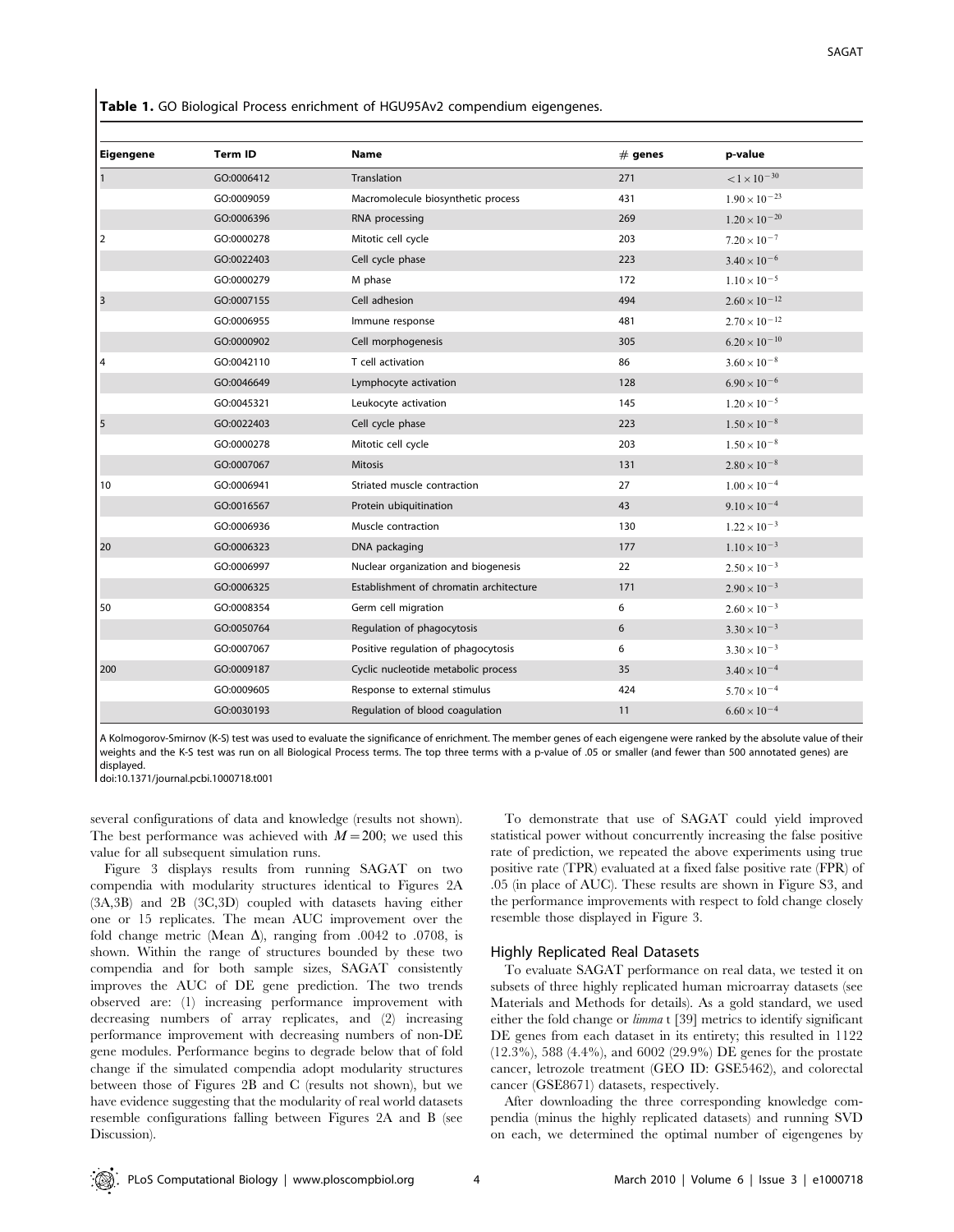

Figure 2. Modularity structures of simulated microarray compendia. Simulated compendia ranged from containing only DE gene modules (A) to having DE gene plus the maximum number of non-DE gene modules (C). (B) This configuration represents a conservative approximation of the structure of a real biological dataset (see Discussion). doi:10.1371/journal.pcbi.1000718.g002

training on the prostate cancer dataset. Figure 4 shows results of SAGAT run on two non-overlapping subsets of this dataset and the HGU95Av2 compendium while varying the number of eigengenes (parameter  $M$ ). The AUCs of the fold change metric are displayed as red horizontal lines. SAGAT outperforms fold change for many values of M, and for both subsets there is a



Figure 3. SAGAT performance on four simulated data-knowledge configurations. In each panel, both SAGAT and the fold change metric were applied to 200 simulated datasets consisting of either one [(A) and (B)] or 15 replicates [(C) and (D)]; the AUC improvement achieved by SAGAT over fold change is displayed for each. In (A) and (C), a simulated knowledge compendium matching Figure 2A was used by SAGAT; in (B) and (D) the simulated knowledge corresponds to Figure 2B. On average, SAGAT outperforms fold change in all four cases with the mean improvement located at the top of each panel. The simulated knowledge structure for (B) and (D) represents a conservative approximation of the structure of a real biological dataset (see Discussion).

doi:10.1371/journal.pcbi.1000718.g003

distinct maximum in the AUC curve for a particular value of the parameter. For these two subsets and several others tested (not shown), the optimal value for  $M$  is approximately half the number of arrays in the compendium. We used this value for subsequent analyses on all datasets and compendia, which translates to 2220, 7238, and 6108 eigengenes for the HGU95Av2, HGU133A, and HGU133plus2.0 platforms, respectively. To show that SAGAT's performance as a function of  $M$  was not due to chance, we randomized the expression values of the compendium and re-ran the same test in Figure 4B. These results are shown in gray. In this case, SAGAT never outperforms fold change, suggesting that the performance improvement from the original compendium is not spurious.

Next we applied SAGAT to multiple subsets of each of the three datasets. Figure 5 displays the performance of SAGAT coupled with the appropriate  $W$  matrices. For comparison, we feature AUC differences with respect to fold change of both SAGAT and



Figure 4. Identifying the optimal number of eigengenes. (A) and (B) show SAGAT performance versus varying numbers of eigengenes (parameter M) when applied to two non-overlapping four-array subsets of the prostate cancer dataset. The HGU95Av2 knowledge compendium was used for this task. The red horizontal lines denote the performance of the fold change metric. In both cases, M set to approximately half the number of arrays in the compendium leads to the best performance; this point is marked with green vertical lines. In (B), the light gray points display SAGAT performance when using a randomized knowledge compendium; this suggests that SAGAT improvement over fold change is not due to chance.

doi:10.1371/journal.pcbi.1000718.g004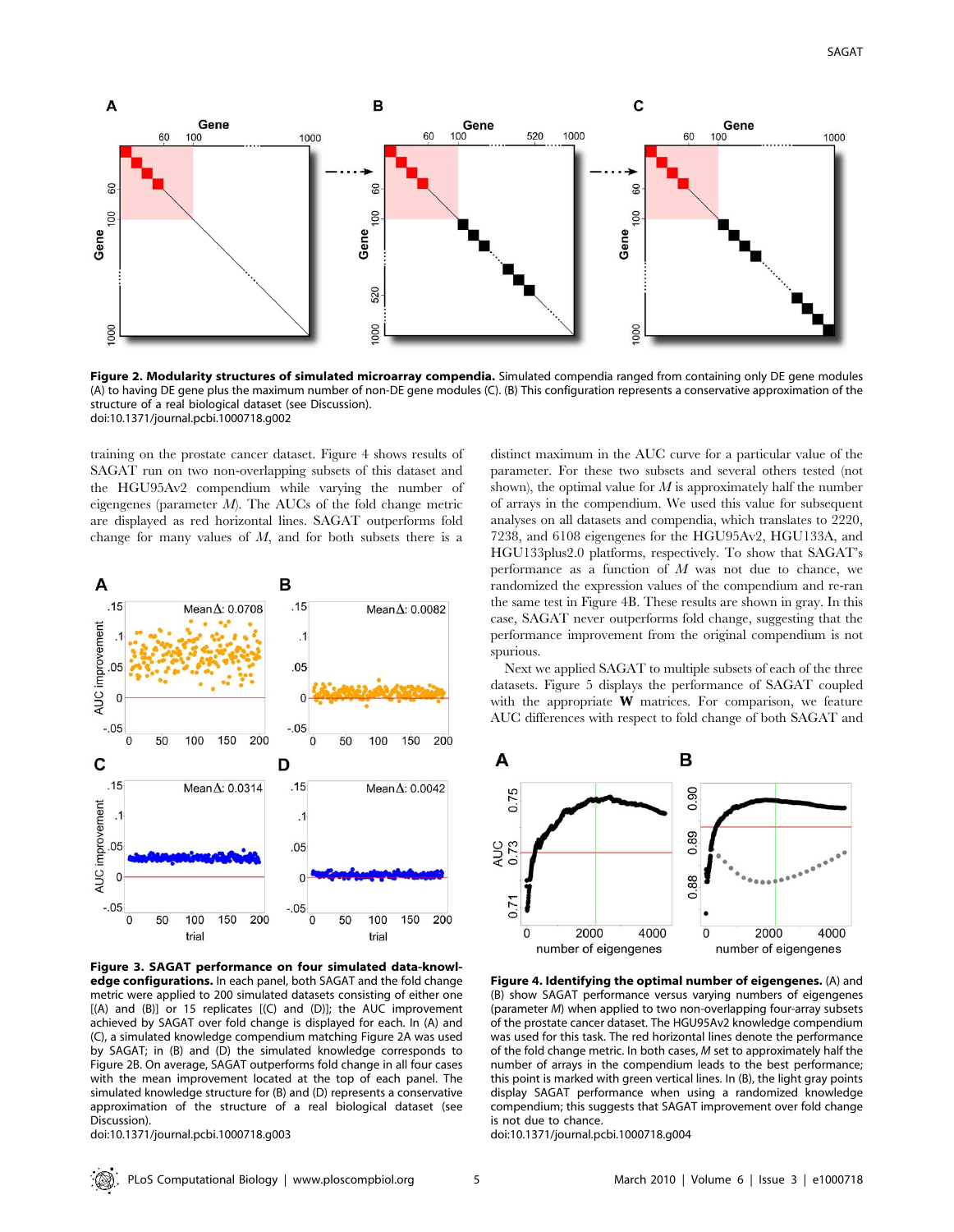

Figure 5. SAGAT, fold change, and limma t performance on subsets of three highly replicated human datasets. In each panel, the gold standard was defined as the top 1122, 588, and 6002 highest scoring genes for the prostate cancer, letrozole treatment, and colorectal cancer datasets, respectively. (A) The fold change metric was used to rank genes for the gold standard. SAGAT (with HGU95Av2 compendium), fold change, and limma t were run on all combinations of  $n = 1$ , 2, 5, and 15 replicate subsets and the performance improvement of SAGAT and limma t over fold change displayed. Limma t requires two or more replicates to score genes. (B) Identical conditions as (A), with the limma t metric used to rank gold standard genes. (C) and (D) Similar plots for the letrozole treatment (HGU133A compendium) and colorectal cancer (HGU133plus2.0 compendium) datasets, respectively. Fold change was used to rank gold standard genes in these panels. In all cases, SAGAT performs as well or better than the fold change and limma  $t$  metrics, while the limma  $t$  nearly always yields the poorest performance. doi:10.1371/journal.pcbi.1000718.g005

the limma t-statistic. Figures 5A and B display performance on the prostate cancer dataset using a fold change and limma t-derived gold standard, yielding mean AUC improvements of .023 and .018, respectively. Given that the relative performance trends are similar, Figures 5C and D show performance on the letrozole treatment and colorectal cancer datasets using only the fold change-derived gold standard, yielding AUC improvements of .009 and .019, respectively. In all three datasets, irrespective of sample size, SAGAT nearly always improves the AUC over fold change; in cases where this does not occur, AUC is left essentially unchanged. In contrast, the t-statistic consistently lowers the AUC of DE gene prediction and is not applicable when the number of replicates is 1. Though the limma t performance improves when using a limma t gold standard, it is still unable to outperform the other two metrics. AUC improvement for SAGAT generally decreases with increasing sample size, and the improvement is largest for the prostate cancer and colorectal cancer datasets.

To express the performance of SAGAT in a more tangible form, we estimated the effective number of arrays added by using the method. Table 2 shows results for each of the three highly

replicated datasets at four initial sample sizes. On average, with one exception in 12 tests, use of SAGAT always increased the effective number of arrays. In some cases, this improvement was quite significant: a two-array prostate cancer subset coupled with SAGAT effectively performed as well as a 4.72 array dataset. As before, the number of arrays added generally decreases with increasing sample size.

As with the simulated data, we also repeated the highly replicated dataset experiments using TPR calculated at an FPR of .05 as an evaluation metric. These results are displayed in Figure S4, and the performance improvements very closely resemble those shown in Figure 5.

# Comparison to Related Method

We evaluated the GEO method (both standard and ''voting'' methods) on the prostate cancer dataset and HGU95Av2 compendium and compared its performance to SAGAT. Figure S1 shows the results, which demonstrate that SAGAT (and fold change) outperform the GEO method in much the same way as when compared to the *limma* t-statistic above.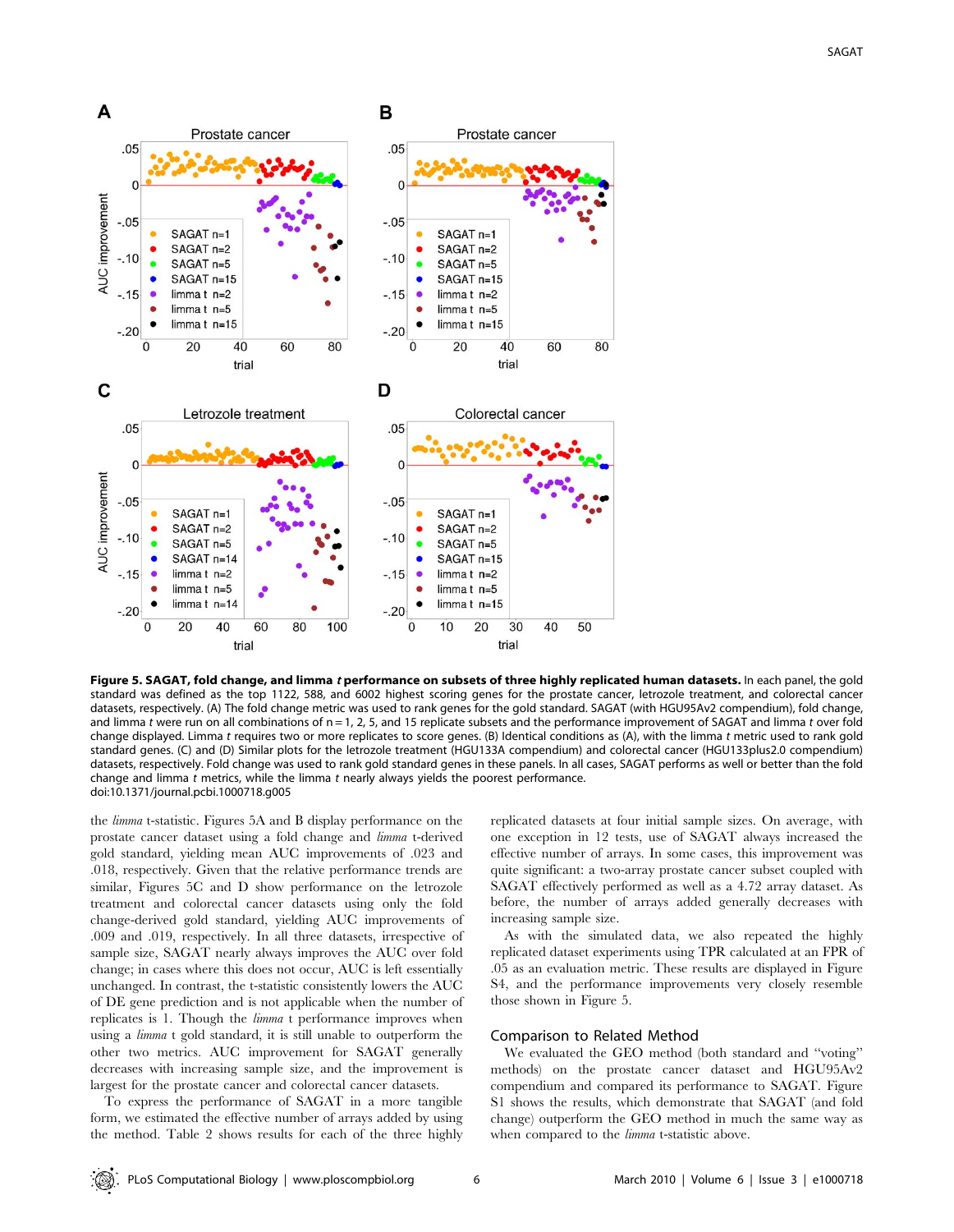Table 2. Effective number of arrays when using SAGAT on three human datasets.

|                       | <b>Prostate cancer</b> |       |            |       | Letrozole treatment* |            |       | Colorectal cancer |            |  |
|-----------------------|------------------------|-------|------------|-------|----------------------|------------|-------|-------------------|------------|--|
| $#$ Initial<br>arrays | Min                    | Mean  | <b>Max</b> | Min   | Mean                 | <b>Max</b> | Min   | Mean              | <b>Max</b> |  |
| 12                    | 2.32                   | 3.66  | 4.72       | 2.28  | 2.90                 | 4.24       | 2.20  | 2.92              | 3.59       |  |
| 14                    | 4.43                   | 5.66  | 6.59       | 3.97  | 4.74                 | 5.81       | 4.13  | 4.92              | 5.56       |  |
| l 10                  | 10.77                  | 11.21 | 11.91      | 9.95  | 10.52                | 11.27      | 10.13 | 10.68             | 11.22      |  |
| 30                    | 30.14                  | 30.87 | 31.70      | 29.45 | 30.08                | 30.58      | 28.89 | 29.00             | 29.10      |  |

AUC values from Figure 5 were converted to effective numbers of arrays by creating a ''standard curve'' of AUC versus sample size and interpolating (see Materials and Methods section for details).

\*Results in the last row of the Letrozole treatment section were calculated using 28 initial arrays.

doi:10.1371/journal.pcbi.1000718.t002

We also measured the sensitivity of SAGAT performance to compendium size. As Figure S2 shows, SAGAT continues to improve performance as the compendium increases to its full size. The performance begins to level off near 4400 arrays, but further improvement would still be expected with an even larger compendium.

#### Insulin Resistance Dataset

Given encouraging performance of SAGAT on simulated and real human datasets, we applied it to an unpublished experimental dataset investigating expression differences between human insulin resistant and insulin sensitive adipose tissue. The obesityindependent relationship between insulin resistance and adipose gene expression has previously been characterized on a small scale [40], but no large-scale studies have attempted to decouple the effects of obesity from insulin resistance [35]. In this experimental design, patients were otherwise healthy and matched for levels of obesity; thus, we expected to identify more subtle expression changes associated with insulin sensitivity status.

As detailed in Materials and Methods, the same 12 pairs of RNA samples were applied to three different microarray platforms: Affymetrix, Agilent, and Illumina. We initially attempted to identify DE genes using the limma t metric on data from each platform individually. After correcting the results for multiple tests, we did not detect any significant genes at a .05 FDR cutoff. Next, we integrated results from all three platforms to try to capture subtle but consistent signals. We applied the method of Rank Products (RP) [41] to lists of genes ranked by either fold change or SAGAT. Table 3 shows results from this procedure. As we wanted to evaluate only the most confident predictions, we corrected for multiple testing by controlling the PFER (per family error rate). This is a strict multiple hypothesis test correction method that is generally more conservative than the FDR (false discovery rate) or FWER (family wise error rate) [42]. A total of 19 genes were found to be significantly DE at a PFER of .05. When ranking genes by fold change before applying RP, 12 genes were found to be significantly DE—five upregulated and seven downregulated. When using SAGAT to rank the genes instead, 18 genes were significantly DE—seven upregulated and 11 downregulated. SAGAT with RP detected all but one of the genes found using fold change with RP, and seven genes were identified only through use of SAGAT. We refer to the 11 genes detected by both fold change and SAGAT rankings as Group I; Group II genes are those that were detected exclusively using SAGAT.

We searched the literature for evidence implicating the genes of Table 3 in insulin resistance, diabetes, or fatty acid metabolism (an important function of adipose tissue). Genes for which evidence

was found are marked with an asterisk. Four of the Group I genes [FOSB (Entrez Gene ID: 2354), FADS1 (3992), SELE (6401), PPBP (5473)] had some literature describing their involvement; five of the Group II genes [ATP1A2 (Entrez Gene ID: 477), FASN (2194), FOS (2353), CXCR4 (7852), ELOVL6 (79071)] were also implicated.

To experimentally validate these candidates, we performed quantitative RT-PCR (qPCR) using 23 of the original 24 RNA samples subjected to an amplification reaction. We tested 11 of the 19 genes from Table 3: five from Group I and six from Group II. We also tested four genes that were not significant by Rank Products; these genes serve as negative controls. For each gene, we calculated the mean  $log_2$  fold change over the  $\beta$ -actin (Entrez Gene ID: 60) housekeeping gene for the insulin resistant and insulin sensitive samples. Results are displayed in Figure 6. Of the Group I and II genes tested, all had qPCR expression differences that matched the direction of those identified using Rank Products.

We then tested the significance of each gene's expression difference using a Wilcoxon rank-sum test. Three of the genes had p-values smaller than a .05 threshold: CSN1S1 (Entrez Gene ID: 1446), FOSB, and CXCR4 (marked by asterisks in Figure 6). The first two genes are from Group I; the third is from Group II. Of the four negative controls tested, none were found significantly different in expression between the two groups.

## Discussion

In this work, we present SAGAT, a principled method for integrating pre-existing microarray knowledge with a dataset of interest to identify DE genes. From prior knowledge, SAGAT extracts ''eigengenes'', or mathematically independent transcriptional modules, which collectively describe observed expression dependencies between genes. These dependencies are combined with the expression changes of each gene in the data to form the SAGAT score, which enables expression information to be shared between genes that are coexpressed in the knowledge.

To validate SAGAT, we first demonstrated that a compendium of microarray knowledge showed significant modularity. This result, which was not sensitive to varying compendium sizes (not shown), was not surprising, as it has been shown before on knowledge sets of a smaller scale. Nevertheless, it was not clear whether such modules would be detectable on a much larger and more heterogeneous collection of microarrays.

Next, we demonstrated favorable SAGAT performance in identifying DE genes on a series of simulated datasets. We note that our model for simulating data represents an oversimplification of realistic coexpression relationships between genes (see Materials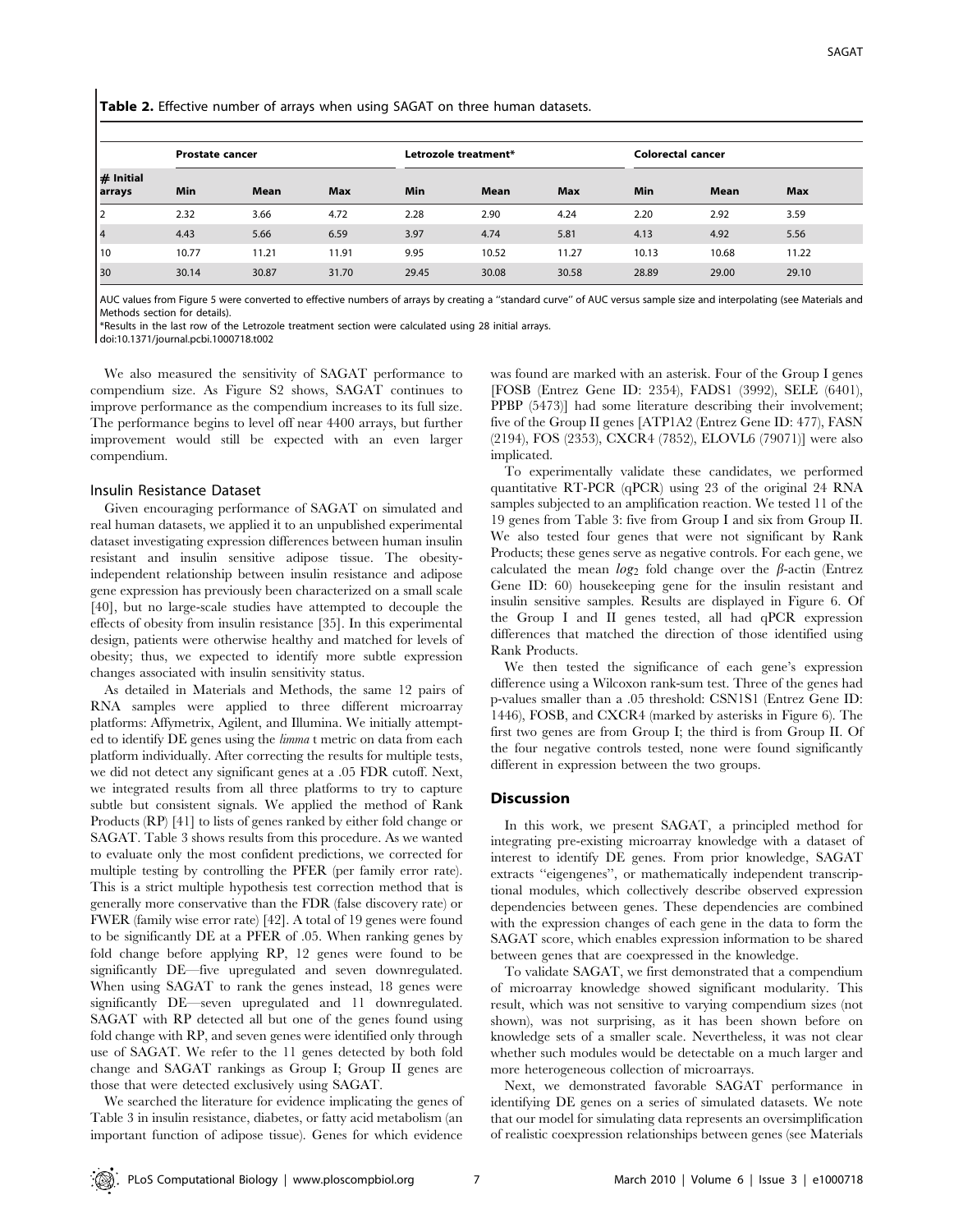#### Table 3. Insulin resistance significant DE genes.

| <b>Symbol</b>     | <b>Description</b>                               | <b>Direction</b> | <b>SAGAT</b><br><b>PFER</b> | <b>FC</b><br><b>PFER</b> |
|-------------------|--------------------------------------------------|------------------|-----------------------------|--------------------------|
| FOSB*             | FBJ murine osteosarcoma viral oncogene homolog B | Up               | $<$ 1e $-$ 4                | $<$ 1e $-4$              |
| ACTG <sub>2</sub> | actin, gamma 2, smooth muscle, enteric           | Down             | 0.0007                      | 0.0007                   |
| FADS1*            | fatty acid desaturase 1                          | Down             | 0.0022                      | 0.0048                   |
| <b>PMP2</b>       | peripheral myelin protein 2                      | Down             | 0.0034                      | 0.0770                   |
| ATP1A2*           | ATPase, $Na^+/K^+$ transporting, alpha 2         | Down             | 0.0040                      | 0.1620                   |
| CNN <sub>1</sub>  | calponin 1, basic, smooth muscle                 | Down             | 0.0067                      | 0.0114                   |
| CSN1S1            | casein alpha s1                                  | Down             | 0.0123                      | 0.0004                   |
| SELE*             | selectin E (endothelial adhesion molecule 1)     | Up               | 0.0174                      | 0.0006                   |
| CASQ <sub>2</sub> | calsequestrin 2 (cardiac muscle)                 | Down             | 0.0176                      | 0.0238                   |
| FAM150B           | family with sequence similarity 150, member B    | Down             | 0.0188                      | 0.0006                   |
| <b>FASN</b> *     | fatty acid synthase                              | Down             | 0.0231                      | 0.0610                   |
| FOS*              | v-fos FBJ osteosarcoma viral oncogene homolog    | Up               | 0.0242                      | 0.0885                   |
| <b>SRGN</b>       | serglycin                                        | Up               | 0.0249                      | 0.6952                   |
| <b>CILP</b>       | cartilage intermediate layer protein             | Up               | 0.0271                      | 0.0420                   |
| <b>CXCR4*</b>     | chemokine (C-X-C motif) receptor 4               | Up               | 0.0311                      | 0.6058                   |
| PPBP*             | pro-platelet basic protein (chemokine ligand 7)  | Down             | 0.0325                      | 0.0355                   |
| <b>AADAC</b>      | arylacetamide deacetylase (esterase)             | Up               | 0.0374                      | 0.0019                   |
| <b>ELOVL6*</b>    | long chain fatty acid elongation                 | Down             | 0.0425                      | 0.0734                   |
| $IL6*$            | interleukin 6 (interferon, beta 2)               | Up               | 0.1340                      | 0.0120                   |

Significance was determined by running the Rank Products (RP) algorithm on ranked lists of genes derived from Affymetrix, Agilent, and Illumina microarray data. Genes were ranked by both fold change and SAGAT before applying RP; the PFER (per family error rate) is displayed for both cases. Only those genes with a PFER of .05 or smaller (achieved using SAGAT or fold change) are considered significant. Genes in normal font were significant using both fold change and SAGAT, genes in bold were identified only with SAGAT, and IL6 was found only with the fold change metric.

\*Literature evidence implicates gene with insulin resistance, diabetes, or fatty acid metabolism.

doi:10.1371/journal.pcbi.1000718.t003

and Methods), but with it we can create distinct numbers of modules in DE and non-DE genes to test the limits of SAGAT performance. As detailed in the Results, SAGAT most improves performance with respect to the fold change metric when transcriptional modules are only composed of DE genes. As the number of non-DE gene modules increases, the performance improvement decreases, but at a realistic ratio of DE gene modules to non-DE gene modules (Figure 2B, which closely matches the configuration of the prostate cancer dataset), SAGAT still outperforms fold change for all numbers of replicates tested.

We evaluated SAGAT on three highly replicated microarray datasets. We chose datasets with many replicates so we could approximate a gold standard DE gene list for each one. Ideally, results from an independent and more accurate experiment like quantitative RT-PCR would provide the DE gene truth for a given dataset, but quantifying expression differences of every gene on a microarray would be prohibitively expensive. Instead, we assume that for each of the three datasets, the number of replicates is large enough that DE genes calculated using fold change on all arrays is approximately correct. Then the task becomes using small (often noisy) subsets of each dataset to predict the true DE genes. We applied the fold change, limma t, and SAGAT metrics to multiple non-overlapping subsets of varying numbers of replicates. SAGAT always outperforms the t-statistic, often by a large margin. With sample sizes of only 1 replicate, the *limma* t is not applicable as it requires a fold change variance estimate. Compared to fold change, SAGAT nearly always better identifies DE genes; in the worst case it leaves performance unchanged. These results suggest that SAGAT would be consistently beneficial for predicting DE

genes from a dataset of interest. Importantly, the results displayed in Figure S4 demonstrate that use of SAGAT leads to improved statistical power at a small fixed false positive rate, which is a necessity for the effective analysis of high-throughput biological experiments.

We expressed SAGAT's performance improvement over fold change in terms of the effective number of arrays added. This shows that, except in a small number of cases, use of SAGAT always increases the effective sample size of an experiment. In some cases this increase is substantial: for one two-array subset of the prostate cancer dataset, the effective sample size became 4.72 arrays, or more than double the initial sample size of the experiment. As expected, the number of arrays added decreases as the initial number of arrays increases, due in part to the lower capacity for prediction improvement when starting with a larger sample size.

We also demonstrated that SAGAT outperforms the related GEO method when evaluated on the prostate cancer dataset. As even the fold change method consistently outperforms the GEO method, it appears that more accurate estimation of gene variances is not the most effective way to improve performance for this dataset. In contrast, use of gene module information from an SVD of microarray knowledge gives consistent improvement over fold change.

We determined the sensitivity of SAGAT performance to the number of arrays in the knowledge compendium. It was shown in [11] that the GEO method does not give further performance improvement when knowledge exceeds  $\sim$  250 arrays. To compare, we evaluated the effect of compendium size on SAGAT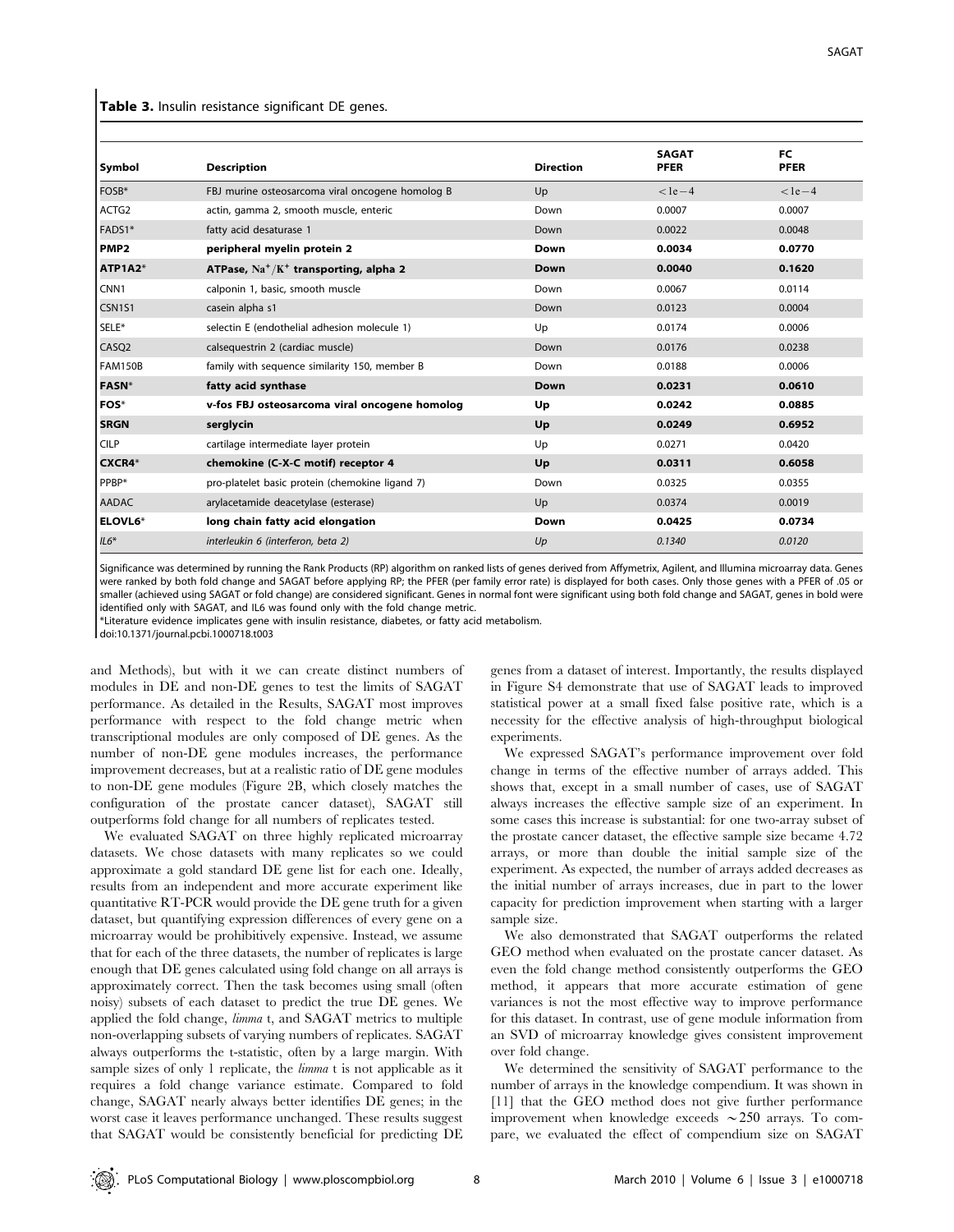

Figure 6. Quantitative PCR validation of insulin resistance candidate genes. Fifteen genes were tested for differential expression between 11 out of the original 12 insulin resistant samples and all 12 original insulin sensitive samples using TaqMan Real-time PCR. The first five genes came from predictions of both fold change and SAGAT, the next six were suggested by SAGAT only, and the last four genes served as negative controls. The directionality of differential expression of all non-control genes was in agreement between the microarray and qPCR data. Three DE genes were statistically significant according to qPCR: CSN1S1, FOSB, and CXCR4. doi:10.1371/journal.pcbi.1000718.g006

performance using the prostate cancer dataset. Unlike the GEO method, SAGAT continues to improve performance as the compendium increases in size. The improvement starts leveling off near the compendium's full size (4400 arrays), but an even larger knowledge compendium should still give better performance. Thus, SAGAT is able to extract useful information from much larger microarray compendia than the GEO method.

Given SAGAT's potential to improve DE gene identification, we applied the method to a novel insulin resistance dataset obtained from three different microarray platforms. An initial attempt to identify DE genes on each platform separately yielded no candidates, suggesting that the transcriptional response in question was noisy and/or subtle. A Gene Ontology term enrichment analysis on data from each platform consistently identified terms related to immune response (results not shown), implying that a reproducible biological signal was present in the data. To improve the signal to noise ratio at the gene level, we used the method of Rank Products (RP) across all three platforms to identify subtly but consistently changing DE genes.

An application of RP to genes ranked by fold change yielded 12 DE gene candidates with a per family error rate of .05 or smaller. A similar analysis on genes ranked by SAGAT yielded 18 genes, 11 of which overlapped with the fold change list. This suggests that the incorporation of transcriptional module information resulted in an increased sensitivity to detecting DE genes. We intentionally used a very strict significance threshold to select a small number of DE genes that were most consistently changed (and which hopefully represent true biological differences), but relaxation of this threshold would lead to additional candidates.

We next performed a literature search on each significant gene for information implicating it in insulin resistance, diabetes, or fatty acid metabolism. This uncovered evidence for multiple genes from three biological processes: inflammation [SELE, IL6 (Entrez Gene ID: 3569), PPBP, CXCR4], cell differentiation [FOSB, FOS], and fatty acid synthesis [FADS1, FASN, ELOVL6] [43–45]. A role for inflammation in IR has previously been suggested by a similar study [35], but of the four pro-inflammatory genes listed above only IL6 was also detected in that work. In this study, SELE, IL6, and CXCR4 were upregulated in insulin resistant patients, reinforcing the positive role of inflammation in IR.

Cell differentiation has also been implicated in insulin resistance in the sense that insulin resistant adipose tissue displayed lower expression of differentiation markers than their insulin sensitive counterparts [37]. In this work FOSB and FOS were upregulated in IR, which is compatible with the above since both gene products have been shown to trigger de-differentiation [46,47].

Fatty acid synthesis has long been known to be relevant to insulin resistance [48]. The details of this relationship are not always consistent: FADS1 is known to be downregulated in IR [49], while ELOVL6 has shown the opposite effect [50] and FASN has shown conflicting results [51]. To our knowledge, no single study has analyzed the effects of all three of these fatty acid synthesis genes with respect to insulin resistance in adipose tissue. Our results show a coherent decrease in the gene expression of all three genes, suggesting that obesity-independent insulin resistance is associated with altered fatty acid synthesis and storage in adipose tissue. We speculate that such an occurrence may lead to inappropriate fatty acid accumulation elsewhere (i.e. circulating in serum), which has been known to lead to IR [51]. One explanation for the inconsistent results in previous studies is the potentially confounding effects of obesity (a condition where fatty acid synthesis increases) and insulin resistance. The current study explicitly attempts to remove the former effect.

Taken together, the above results emphasize the importance of increased inflammation, differentiation, and decreased fatty acid synthesis to adipose tissue-based insulin resistance. We note that our confidence in this assertion was greatly helped by SAGAT, as four of the nine genes involved in these processes were only identified using this method. This is particularly true for genes like CXCR4, whose PFER received a substantial boost upon application of SAGAT (0.6058 to 0.0311). We expect that further experimentation will reveal the precise relationships between these processes and IR.

The remaining significant genes detected only by SAGAT exhibited varying levels of insulin resistance-related literature evidence. ATP1A2, which codes for an ATPase, was previously found to be differentially expressed between insulin resistant and insulin sensitive muscle tissue, though in the opposite direction than was found in this study [52]. PMP2 (Entrez Gene ID: 5375) and SRGN (5552), coding for a myelin protein and hematopoietic proteoglycan, respectively, lack any literature evidence for a relationship to IR; illumination of their specific roles would require further study.

To confirm the validity of some of the above DE gene candidates, we performed qPCR using RNA samples from 23 of the original 24 patients (one IR sample did not have sufficient RNA for the procedure). We tested five genes found to be significant using both fold change and SAGAT, six genes found only with SAGAT, and four negative controls. All of the qPCR expression differences of the non-control genes matched the direction of those from the microarray data, suggesting that these changes are reproducible. We then tested the significance of these changes using a Wilcoxon rank-sum test (RST). We note that the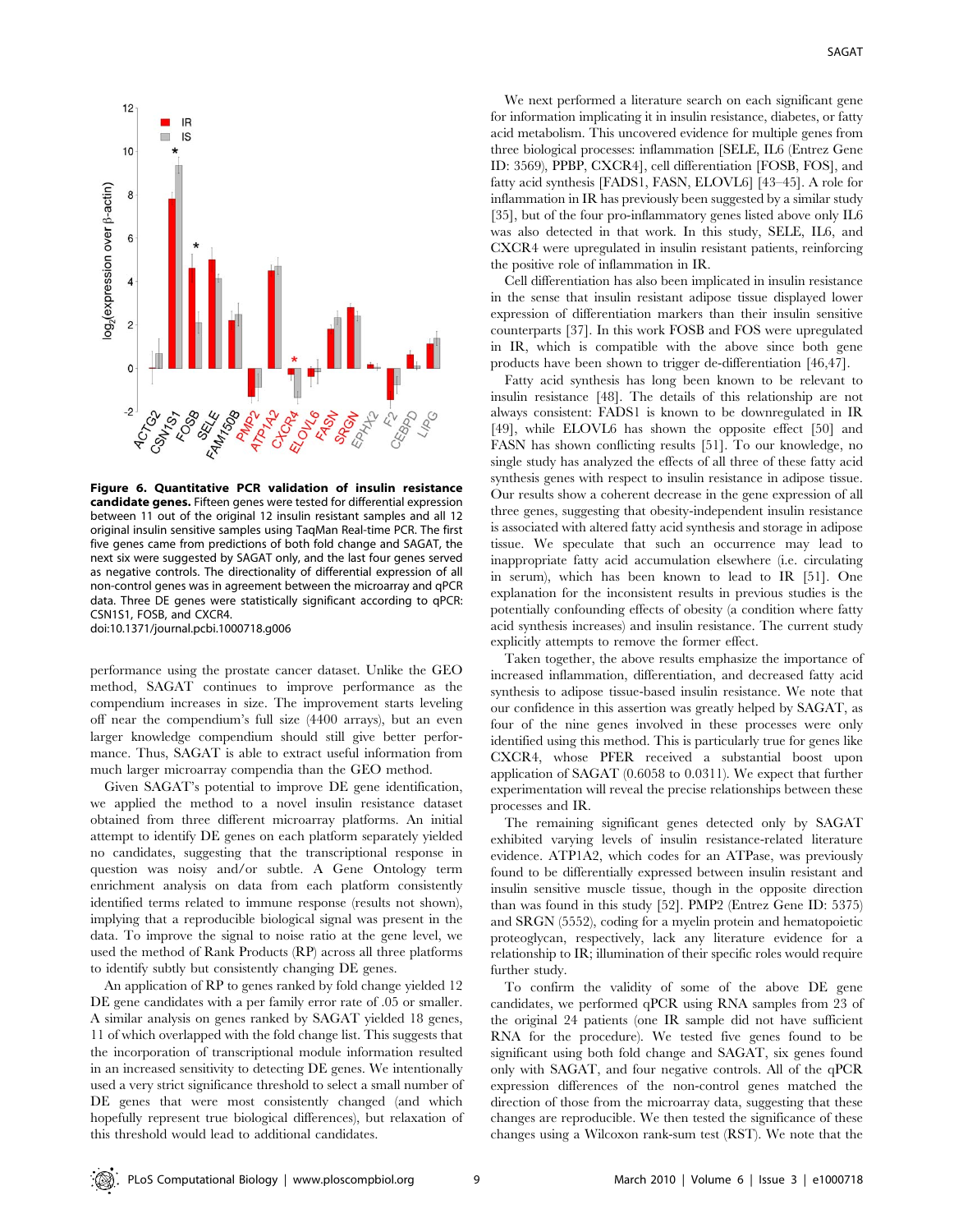RST is one of the more conservative two-sample tests available [53], and we anticipated noisy data due to the amplification reactions needed prior to qPCR (see Materials and Methods section). Nevertheless, three genes—two identified by fold change and SAGAT, one by only SAGAT—were found to be significant. In contrast, none of the negative control genes showed significant expression differences. Combining the qPCR results together with the literature evidence implicating four of the eight genes not confirmed by qPCR suggests a false positive rate of 0.4 (2/5) for fold change and 0.36 (4/11) for SAGAT. Though the difference between these values may not be statistically significant, this result suggests that SAGAT was able to improve the sensitivity of DE gene detection in this experiment without increasing the false positive rate. We did not explicitly test IL6 using qPCR, although we note that previous work has shown this gene to be overexpressed in insulin resistant adipose tissue [35]. This is the only gene detected using fold change that was not also detected using SAGAT, which may reflect discordant expression patterns of IL-6 between previously existing datasets and this one.

We now explore the means by which SAGAT improves prediction of DE genes. Results from the simulation study demonstrate that the method improves performance to the extent that DE genes are more likely to be in transcriptional modules than non-DE genes. This is realized through the standard error term (denominator) of the SAGAT score (see Materials and Methods). For a given gene in a module (eigengene), the standard error for that gene's mean expression difference receives contributions from measurements of the other genes in that module, leading to a smaller error (more precise estimate of expression). Thus, genes in modules will on average have slightly boosted SAGAT scores compared to genes acting in isolation. In the process of characterizing modularity of the HGU95Av2 knowledge set to parameterize our simulation, we have discovered that DE genes are more likely to be in modules than non-DE genes. Given that the performance improvements in the letrozole treatment and colorectal cancer datasets were similar to the prostate cancer case, we expect this feature of DE genes (and the corresponding performance improvement by SAGAT) to be generalizable to a wide variety of biological datasets. To support this hypothesis, we note that genes which are frequently differentially expressed are more likely to be associated with a disease [54], and genes implicated in the same disease show higher levels of coexpression (modularity) than randomly selected genes [55].

A closer look at the functional form of the SAGAT score shows its similarity to versions of the t-statistic, including the limma t and SAM [39,56]. The difference between these metrics lies in their method for calculating the standard error of each gene's mean expression difference. Though the limma t-statistic borrows information for calculating this term from other genes, SAGAT is the only approach that identifies and uses expression dependencies between genes in the computation of gene-wise variances. Fortunately, this addition is not computationally expensive, as SAGAT utilizes efficient algorithms. Eigengenes are identified using SVD, which must only be run once per knowledge compendium. Computation of the SAGAT score requires projection of a small (with respect to the size of the knowledge) dataset into eigengene space followed by a simple dot product for each gene. Practically, the running time of SAGAT is approximately the same as that of related methods like the limma tstatistic. We note, however, that the distribution of the SAGAT score is complex, and unlike the t-statistic, it does not provide for a straightforward estimation of statistical significance. Thus, we advocate data permutation-based methods (similar to those used by SAM) to calculate SAGAT p-values.

Use of SAGAT does require some explicit assumptions about microarray knowledge. First, we assume that (detectable) multigene transcriptional modules give rise to the expression values in a compendium of microarray knowledge. Previous work [12–18] detecting reproducible, biologically plausible transcriptional modules (along with results from our characterization of the HGU95Av2 compendium) suggest that this is a valid assumption. Second, representing the transcriptional levels of each gene as a weighted combination of eigengene levels assumes that each gene's expression can be modeled in a linear fashion. While some evidence exists to support this assumption [57], it is more realistic that expression is a non-linear phenomenon. Nevertheless, linear approximations have proven useful and even quite accurate in the modeling of non-linearity [58]. We find empirical support for this accuracy in the coherence of the GO terms significantly enriched in eigengenes of the HGU95Av2 compendium. Third, though SVD does not make any distributional assumptions about the knowledge, the analytical derivation of the SAGAT score requires the eigengene expressions to be statistically independent. When the underlying eigengenes are distributed as multivariate normal (MVN) random variables, they will exhibit independence, but otherwise this may not be the case. Given that we did not explicitly enforce this assumption in either the simulated data (here, genes were MVN, not eigengenes) or the highly replicated real datasets, this assumption does not appear to be detrimental to SAGAT performance.

An implicit assumption in the use of prior microarray knowledge to inform a novel dataset is that the expression dependencies from the knowledge are conserved in the novel dataset. In a worst-case scenario, a novel dataset would exhibit a transcriptional response completely unlike anything assayed previously. Given the modular nature of transcription, we expect this to be unlikely, and the favorable performance of SAGAT on three independent biological datasets supports this assertion. Additionally, as even more microarray experiments are performed and their data become available, the likelihood of such a scenario occurring will tend to zero.

As SAGAT requires a large compendium of microarray knowledge, it is worth examining potential biases in currently available compendia. Due to their popularity among researchers, the vast majority of publicly available human microarray datasets are from Affymetrix platforms. Thus, the three compendia and highly replicated datasets used in this study represent the three most popular human Affymetrix GeneChips. One concern would be that a non-biological bias (perhaps due to cross-hybridization between specific probesets) exists in Affymetrix data which cannot be detected and removed without considering data derived from other platforms. This might lead to artifactual coexpression relationships. Another concern would be that the dependency information inferred from Affymetrix microarray knowledge is not extensible to non-Affymetrix datasets, due to differences in probesets or the artifactual coexpression phenomenon discussed above. While these concerns may have some merit, we note that in applying SAGAT to a novel insulin resistance dataset we incorporated microarray knowledge from an Affymetrix platform with data from Affymetrix, Illumina, and Agilent platforms. Given the ability of SAGAT to correctly identify novel DE genes in this case, we do not believe such a large Affymetrix-specific bias is present.

Finally, as the value for parameter  $M$  (specifically, the fraction M/P—see Materials and Methods) was set for all three Affymetrix compendia based on performance observed using the HGU95Av2 compendium, there is an implicit assumption that the optimal parameter value is identical between platforms. We evaluated this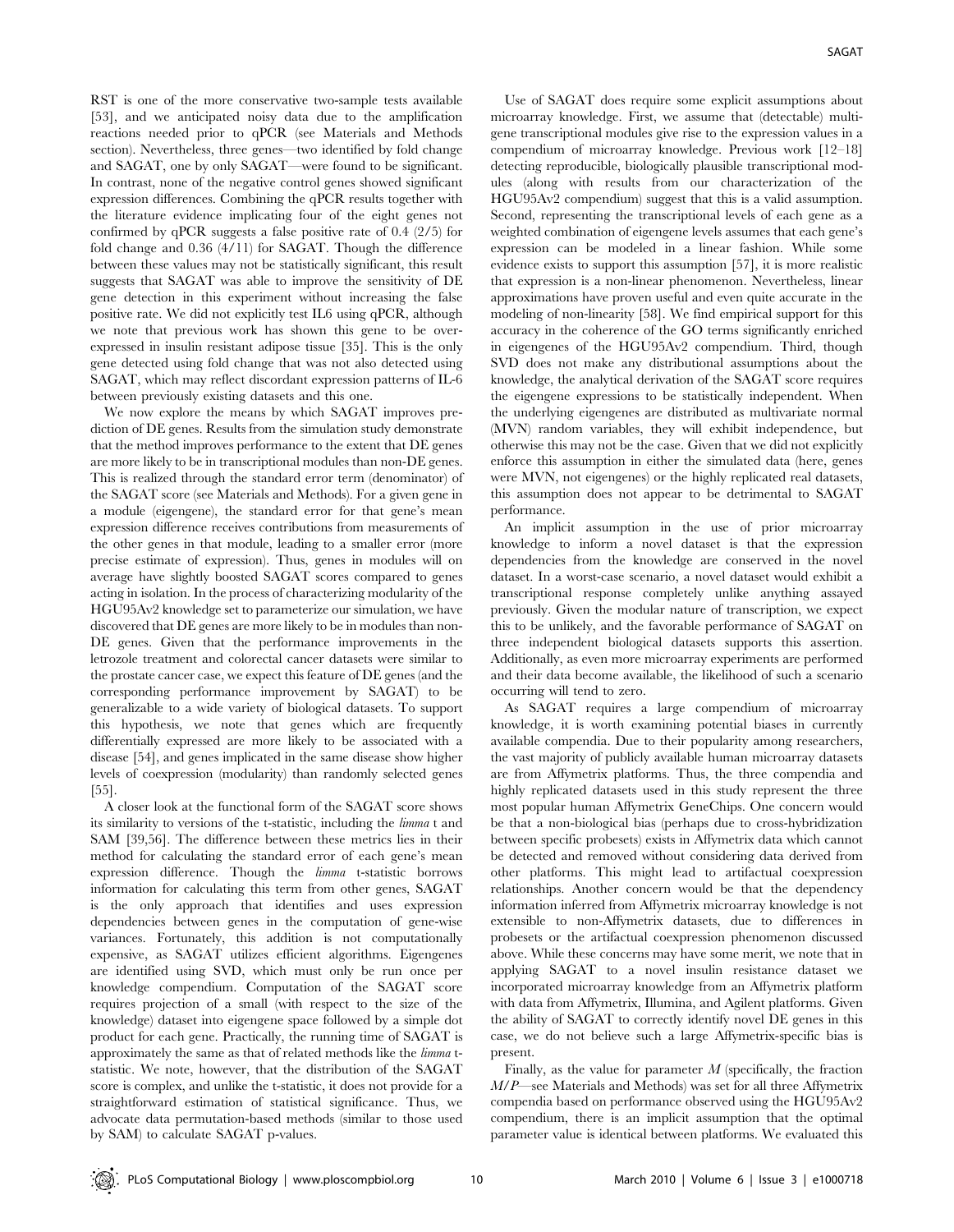by testing SAGAT on several data subsets from the HGU133A and HGU133plus2.0 platforms across a range of M values. Results suggest that a value of  $M$  that is approximately half the number of arrays in the compendium is nearly optimal for all three compendia (not shown). Nevertheless, more principled approaches of effectively choosing platform-specific values for  $M$  likely exist, and future work will include identifying these approaches.

We provide SAGAT as an R package (sagat), which is available at https://simtk.org/home/sagat. The package includes all necessary functions to run the method along with preprocessed versions of the W matrix for the three Affymetrix platforms analyzed in this work. Given its abilities to improve the prediction of DE genes, we expect that SAGAT will be useful to microarray researchers studying a wide range of biological phenomena.

# Materials and Methods

#### Ethics Statement

The insulin resistance study was approved by the Stanford University Human Subjects Committee and the National Institute of Digestive Diseases and Kidney Disease (NIDDK) Institutional Review Board, and all subjects gave written informed consent.

#### Modularity of Gene Expression Data

We downloaded all available expression data for the Affymetrix HGU95Av2 microarray (GPL91) from the Gene Expression Omnibus (GEO: http://www.ncbi.nlm.nih.gov/geo/) in August 2007. These data are hereafter referred to as ''knowledge'', or a knowledge compendium. The Robust Multi-array Average (RMA) algorithm was first used to compute averages between probes in a probeset. Probesets were then mapped to a non-redundant list of Entrez Gene IDs (provided by the Bioconductor R package hgu95av2 version 1.16.0), and expression values for multiple probesets of the same gene were averaged using an arithmetic mean. This resulted in a matrix of 9105 genes by 4440 arrays, which is available for download at https://simtk.org/home/sagat. We log transformed and quantile normalized the arrays to ensure that they were on the same scale, and we computed the gene-gene covariance matrix across all 4440 arrays, ignoring missing values. In order to simplify characterization of the covariance structure, we discretized the covariance matrix such that diagonal entries and entries whose absolute value was greater than the mean covariance value (.25) were set to one, and all others were set to zero. We then hierarchically biclustered the rows and columns of the binarized covariance matrix (using a distance metric of [1-binary covariance] and complete linkage) to enable visualization of gene groups with significant covariances. Here, we define an expression module as a group of genes of size  $\geq$ 15, identified upon hierarchical biclustering of the covariance matrix, whose pairwise binarized covariance values are all nonzero.

To test whether the observed modularity was due to chance, we generated 100 permuted versions of the knowledge matrix, whereby the columns of each row were permuted independently of the other rows. We followed the subsequent steps of calculating covariance, discretizing, and clustering as above, and we counted the number of diagonal covariance clusters containing  $\geq$  15 genes (i.e. expression modules).

To characterize expression modularity with respect to differentially expressed (DE) or non-DE genes, we coupled the HGU95Av2 compendium with a human prostate cancer microarray dataset [38]. Beginning with the clustered, binarized covariance matrix of Figure 1B, we generated five 1000-gene covariance matrices by randomly subsetting the full matrix. In each one, we zeroed all covariance values in off-diagonal clusters

and those in diagonal clusters with fewer than five genes (in the 1000-gene matrix, we relax the cutoff for expression modules to five genes). We calculated the mean number of genes per module in the remaining covariance modules across the five matrices and used this for simulating new compendia (details below). Using the prostate cancer dataset, we identified DE genes as those having a  $limma$  t-statistic with FDR  $\leq .05$  (calculated with the *limma* R package version 2.8.1). We split each of the five covariance matrices above into DE or non-DE subsets, and we calculated the mean percentages of genes in covariance modules for each. These values were also used for simulating compendia (below).

# Singular Value Decomposition (SVD) of Gene Expression Data

An overview of the SVD procedure is illustrated in Figure 7A. In equation form, SVD transforms an  $N \times P$  (genes  $\times$ arrays) knowledge matrix  $\bf{X}$  into the product of three matrices  $\bf{U}, \bf{S},$  and  $\bf{V}$ :

$$
\mathbf{X} = \mathbf{U} \times \mathbf{S} \times \mathbf{V}^T \tag{1}
$$

where  $\times$  and  $\tau$  represent matrix multiplication and transposition, respectively. As detailed in [22], the dimensions of **U**, **S**, and  $V<sup>T</sup>$  are genes×eigenarrays, eigenarrays×eigengenes, and eigengenes×arrays, respectively. We follow the notation used in [59] and treat the dimensions of the product  $\mathbf{S}\mathbf{V}^T$  as "scaled eigengenes" ×arrays. As SVD requires complete data, we either exclude arrays of the knowledge matrix with missing values (if fewer than 10% of the total number of arrays are incomplete) or impute missing values using the K-nearest neighbor algorithm implemented in the impute R package (version 1.6.0) [24]. We center and scale the rows of the complete data matrix and run the svd R function.

To confirm the validity of an eigengene theory of gene expression, we first ran SVD on the HGU95Av2 knowledge matrix with missing values imputed. We then identified enriched Biological Process Gene Ontology terms for each eigengene by applying the Kolmogorov-Smirnov statistic (implemented in the topGO R package version 1.2.1). Specifically, within each eigengene, all 9105 genes were ranked (in descending order) by the magnitudes of their weights (determined from the appropriate column of U). GO terms significantly enriched at the top of each ordered list were then identified using the *getSigGroups* R function.

SAGAT—SVD Augmented Gene Expression Analysis Tool SVD constructs a linear relationship between genes and eigengenes such that each gene's expression can be formulated as a linear combination of the eigengene expressions (Figure 7B). We can explicitly represent this in equation form by approximating (1) as follows:

$$
\mathbf{X} \approx \mathbf{W} \times \mathbf{E} \tag{2}
$$

where **W** is simply a matrix containing the first M columns of **U**  $(M)$ most significant eigenarrays), and  $\bf{E}$  is the product of the first M rows of matrix **S** with  $V<sup>T</sup>$ . Intuitively, **E** represents the knowledge matrix X transformed from array space into eigenarray space, and W provides the map between genes and scaled eigengenes. Given a novel dataset  $\bf{D}$  with *m* replicates (referred to as "data"), we obtain data-specific eigengene expressions by solving the following approximation for  $\mathbf{E}_{\mathbf{D}}$ :

$$
\mathbf{D} \approx \mathbf{W} \times \mathbf{E}_{\mathbf{D}} \tag{3}
$$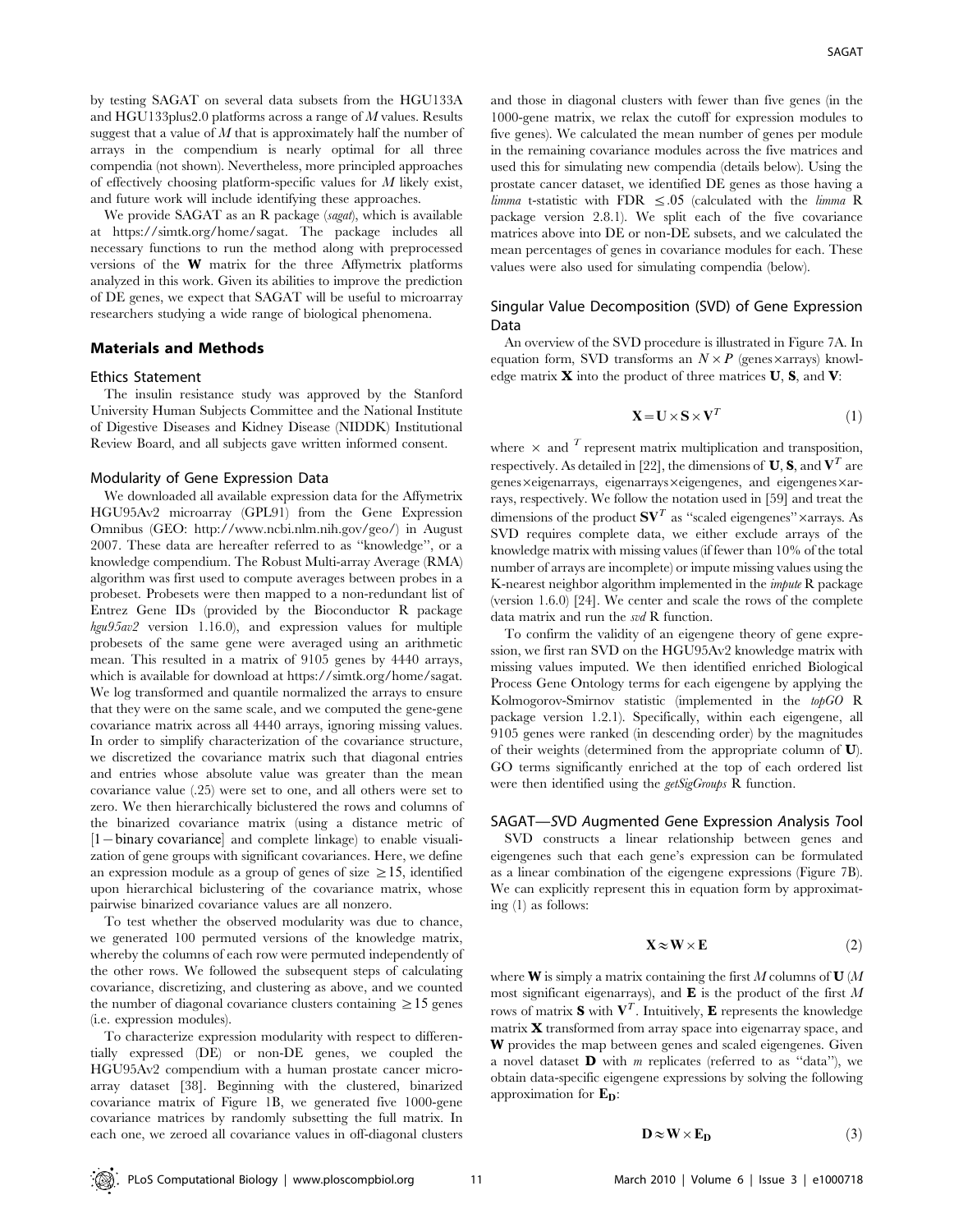

Figure 7. Overview of SAGAT method. (A) Schematic of SVD applied to a matrix of microarray knowledge. The dimensions of matrix  $S\mathbf{V}^T$  are "scaled eigengenes" by arrays. The weight matrix  $\mathbf{W}$ , consisting of the first  $M$  columns of  $U$ , is used in subsequent steps. (B) Graphical depiction of SVD model, whereby each gene's expression is a weighted combination of underlying eigengene expressions with weights given by W. (C) SAGAT transforms a dataset of interest into eigengene space by premultiplying the data matrix by the transpose of the weight matrix W. Both the original and transformed data matrices are subsequently used to calculate the SAGAT statistic (in the forms of are subsequently used to calculate subsequently used to calculate doi:10.1371/journal.pcbi.1000718.g007

where we use **W** from (2), and  $\mathbf{E_D}$  represents dataset **D** transformed into eigengene space. We obtain a mathematically rigorous solution to (3) by premultiplying both sides by the transpose of  $W$ . This is possible due to the orthogonality properties of SVD and is equivalent to a projection using the pseudoinverse of W. Such a projection gives the optimal (in the least squares sense) approximation of dataset D in terms of the knowledge set X. We note that pseudoinverse projection has previously been successfully used in other areas of microarray analysis, particularly with respect to noise reduction in data [29,30,60]. Knowledge of ED (and D) allows us to calculate a mean log expression ratio for each gene  $g_k$   $(\bar{e}_{g_k})$  and a log expression ratio sample variance for each eigengene  $(\tilde{s}_{h_i}^2)$  (Figure 7C).

To perform hypothesis tests for differential expression, we created a probabilistic model for each gene's mean log expression ratio  $\bar{\mathbf{e}}_{g_k}$ . The properties of SVD allow us to approximate this quantity in the following manner:

$$
\bar{e}_{g_k} \approx \mu_{g_k} + \sum_{i=1}^{M} \left( w_{g_k, h_i} \times \bar{\tilde{e}}_{h_i} \right)
$$
(4)

where  $\approx$  implies "approximately equal to",  $\times$  represents scalar multiplication,  $\mu_{g_k}$  represents the unknown true mean log expression ratio of gene  $g_k$ ,  $M$  is the number of eigengenes used to reconstitute the gene expressions, the weights  $\{w_{g_k, h_i}\}$  come from **W**, and the  $\bar{\tilde{e}}_{h_i}$ 's are mean log ratios for mean-centered eigengenes (assumed to be normally distributed):

$$
\bar{\tilde{e}}_{h_i} \sim N\left(0, \frac{\sigma_{h_i}^2}{m}\right) \tag{5}
$$

where  $\sim$  implies "distributed as",  $N(\cdot)$  specifies a normally distributed random variable, and  $\sigma_{h_i}^2$  represents the population expression variance for eigengene  $h_i$ . Thus, the  $\bar{e}_{g_k}$ 's acquire the following distribution:

$$
\bar{e}_{g_k} \sim N \left( \mu_{g_k}, \frac{\sum\limits_{i=1}^M w_{g_k, h_i}^2 \sigma_{h_i}^2}{m} \right)
$$
 (6)

By using the empirical Bayes variance estimators  $\tilde{s}_{h_i}^2$  (calculated using the limma R package (version 2.8.1) [39]) in place of the unknown  $\sigma_{h_i}^2$ 's, we arrive at the test-statistic  $\hat{\mathbf{t}}_{g_k}$  for gene  $g_k$ , analogous to the one sample t-statistic:

$$
\hat{t}_{g_k} = \frac{\bar{e}_{g_k}}{\sqrt{\sum_{i=1}^{M} w_{g_k, h_i}^2 \hat{s}_{h_i}^2}}
$$
(7)

This ''SAGAT score'' borrows information regarding expression variability for each gene from covarying genes via their shared eigengenes. Though the statistical model used to derive this metric assumes normally distributed eigengene log expression ratios, it will still provide quantitatively useful scores when this assumption is not met. In the case when  $m=1$ , the  $\tilde{s}_{h_i}^2$ 's are undefined and a slight modification is required. We discovered that the following form of the SAGAT score gave performance consistent with that achieved on datasets with  $m$  greater than 1:

$$
\hat{\mathbf{t}}_{g_k} = \frac{\bar{\mathbf{e}}_{g_k}}{\sqrt{\sum_{i=1}^{M} w_{g_k, h_i}^2 |e_{h_i}|}}
$$
(8)

where  $e_{h_i}$  is the single log ratio for eigengene i calculated by transforming the data into eigengene space and  $|\cdot|$  implies absolute value.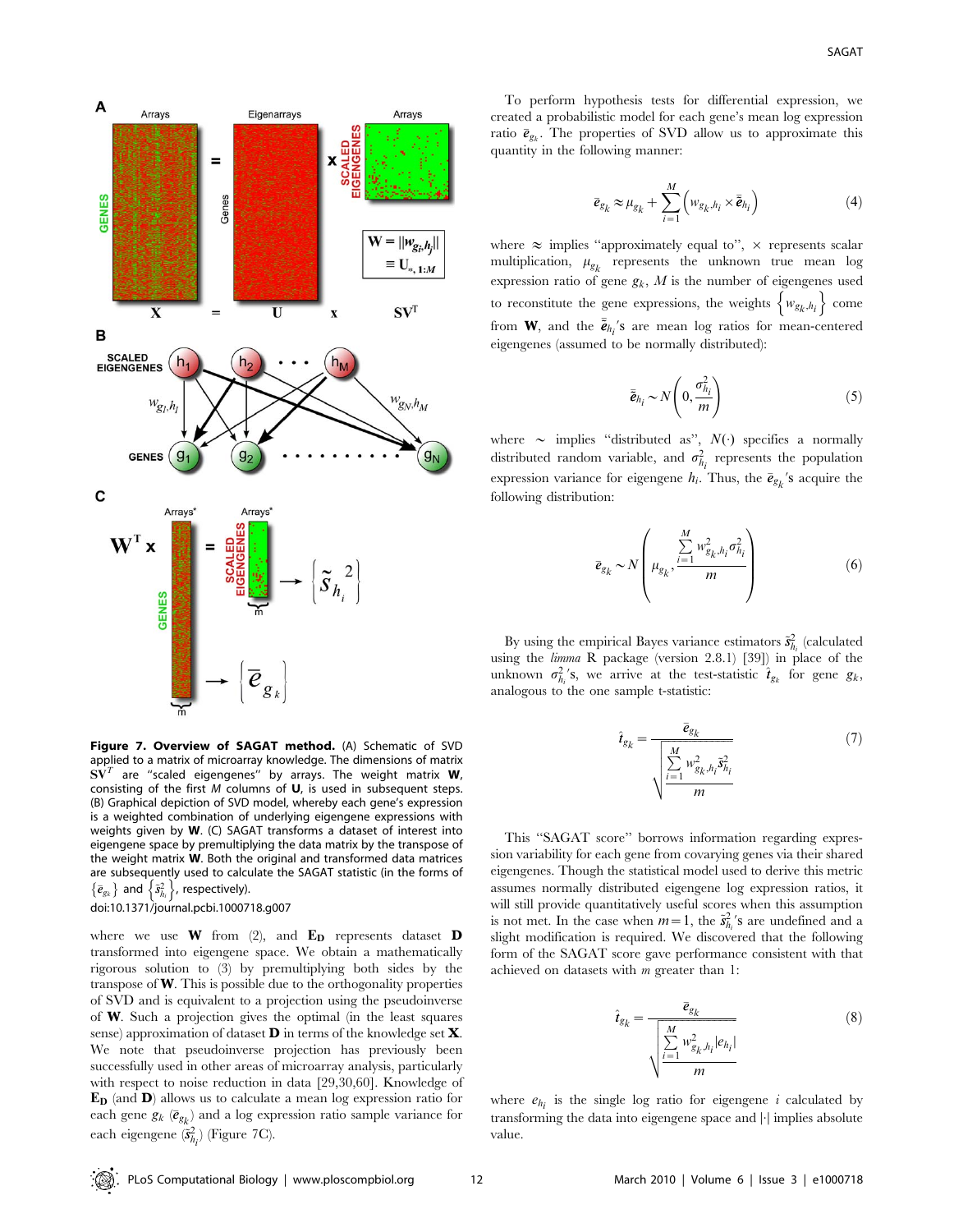In  $(2)$ ,  $(4)$ ,  $(6)$ ,  $(7)$ , and  $(8)$  above, the correct value for M is unknown, so we treat it as a parameter to be learned from data. Details of the learning procedure for simulated and highly replicated real data are found below in the corresponding sections.

## Simulation Study

We simulated 1000-gene compendia of microarray knowledge by generating 1000 multivariate normal random variables (using the mvrnorm function in the R MASS package version 7.2–48). The mean vector used for the simulation was derived from sample means of 1000 random genes from the HGU95Av2 compendium; the covariance matrix contained all zeros except in positions needed to create the desired modularity structures (Figure 2). In these positions, we used a covariance value of 4, which was chosen to be large enough to generate knowledge compendia that led to noticeable differences in SAGAT performance. We simulated 1000-gene microarray data with numbers of replicates ranging from 1–15 using the procedure listed in [19], parameterized with values derived from the prostate cancer dataset. Each dataset was engineered to contain 100 DE genes.

We ran SVD on each simulated compendium and used the resultant W matrix to test SAGAT on all combinations of data and knowledge. To estimate M, we evaluated SAGAT performance as a function of varying M across a range of simulated data  $(1-15)$ replicates) and knowledge compendia (all configurations between Figures 2A and B). We chose a value of  $M$  that gave optimal performance across all tested configurations; this value was used for all subsequent tests on simulated data. We compared the results of these tests (in the form of ROC AUC and TPR at a fixed FPR of .05) to that achieved by fold change to determine the range of data/knowledge configurations in which SAGAT outperformed fold change.

#### Highly Replicated Real Datasets

We evaluated SAGAT's potential to improve DE gene prediction on real data by testing the method on three highly replicated datasets. This approach is similar to that used by [11], except that we choose area under the ROC curve and true positive rate as our evaluation metrics. The first dataset, listed above, measures differences in expression between prostate cancer tissue and matched non-cancer prostate [38]. This dataset measures expression of 9105 genes (identified by mapping probe names to Entrez Gene IDs as above) across 47 pairs of samples (''replicates'': as Affymetrix arrays measure one RNA sample at a time, one experimental replicate is equivalent to two arrays). The second dataset compares breast cancer tissue before and after letrozole treatment [61]. These data were collected across 58 pairs of samples on the HGU133A Affymetrix platform, which measures expression of 13410 Entrez Genes. The final dataset measures expression differences between colorectal cancer tissue and matched non-cancer tissue [62]. This dataset was generated for 32 pairs of samples on the HGU133plus2.0 Affymetrix platform, which encompasses 20099 Entrez Genes. For each dataset we determined truly DE genes by calculating either mean fold changes or limma t statistics across all replicates and counting genes with the largest scores (irrespective of sign) as DE. The number of DE genes in each case was set to the number of genes whose tstatistic was significant at a .05 FDR cutoff. We performed all analyses using the limma R package (version 2.8.1).

To obtain knowledge for each dataset, we downloaded all publicly available microarray datasets from GEO (minus the highly replicated datasets listed above) for each of the corresponding Affymetrix platforms. As mentioned above, the HGU95Av2 compendium contained 4440 arrays, while the HGU133A

(GPL96) and HGU133plus2.0 (GPL570) compendia consisted of 14476 and 12217 arrays, respectively (as of March 2008). For each knowledge source, we either imputed missing data (HGU95Av2) or excluded incomplete arrays (HGU133A, HGU133plus2.0) to arrive at the number of arrays listed above. As with the above datasets, we mapped probe names of each knowledge compendium to the corresponding Entrez Genes. We ran SVD as detailed above on each knowledge matrix, generating the matrices  $\mathbf{W}_{GPL91}^0$ ,  $\mathbf{W}_{GPL96}^0$ , and  $\mathbf{W}_{GPL570}^0$ , each containing the maximal number of eigengenes.

We evaluated SAGAT on its ability to identify DE genes from subsets of each dataset that best match the truly DE genes discovered using all replicates. For each dataset, we generated the maximal number of non-overlapping subsets of size 1, 2, 5, and 15 (14 for Letrozole treatment) replicates. We ran SAGAT on each data subset with the appropriate W matrix (defined below), calculated fold changes and limma t-statistics for comparison, and computed the ROC AUCs and TPRs evaluated at FPR = .05 for all three metrics with respect to the truly DE genes. We used the R package ROCR (version 1.0–2) [63] for AUC and TPR calculations.

To determine the optimal number of eigengenes  $(M$  parameter) to use in the W matrices for each dataset, we tested all possible numbers of eigengenes from 5 to 4400 (in multiples of 5) on several subsets of the Prostate cancer dataset. The number of eigengenes that gave the best performance overall was used as the value for  $M_{GPL91}$ , and the values for  $M_{GPL96}$  and  $M_{GPL570}$  were set such that they yielded an identical fraction of  $M/P$ , where  $P$  is the total number of arrays. From these values of  $M$  we subset the matrices  $\mathbf{W}_{GPL91}^{0}$ ,  $\mathbf{W}_{GPL96}^{0}$ , and  $\mathbf{W}_{GPL570}^{0}$  by only including the first  $M$ columns of each to form  $\mathbf{W}_{GPL91}$ ,  $\mathbf{W}_{GPL96}$ , and  $\mathbf{W}_{GPL570}$ , respectively. We used these modified matrices in the SAGAT analysis described above.

We also characterized SAGAT performance in terms of the effective number of arrays added. For each of the highly replicated datasets, we calculated ROC AUCs of the fold change metric applied to all non-overlapping replicate subsets ranging in size from 1 to the total number of replicates. These AUCs enabled us to fit a ''standard curve'' for each dataset, from which we could interpolate the mean number of arrays gained by using SAGAT given initial numbers of 2, 4, 10, and 30 (28 for Letrozole dataset) arrays [equivalent to 1, 2, 5, and 15 (14) replicates, respectively].

# Comparison to related method

We compared SAGAT performance to that of the GEO method, which was implemented as described in [11] using both the standard method and ''voting'' scheme. The comparison was made as above on subsets of the prostate cancer dataset, using the HGU95Av2 compendium as knowledge. We also evaluated the effect of smaller compendium sizes on SAGAT performance by taking random subsets of 100 to 4000 arrays (10 subsets per size) of the HGU95Av2 compendium and calculating the mean AUC improvement over fold change across all subsets of the prostate cancer dataset.

#### Insulin Resistance Dataset

We applied SAGAT to an unpublished biological dataset investigating human insulin resistance. Briefly, 33 moderately obese but otherwise healthy female patients were tested for insulin resistance using a modified insulin suppression test [64]. RNA was isolated from the adipose tissue of the 12 most and 12 least insulin resistant patients and hybridized to three different microarray platforms: Affymetrix HGU133plus2.0, Agilent G4112A, and Illumina HumanRef-8 v2. The data from the Affymetrix platform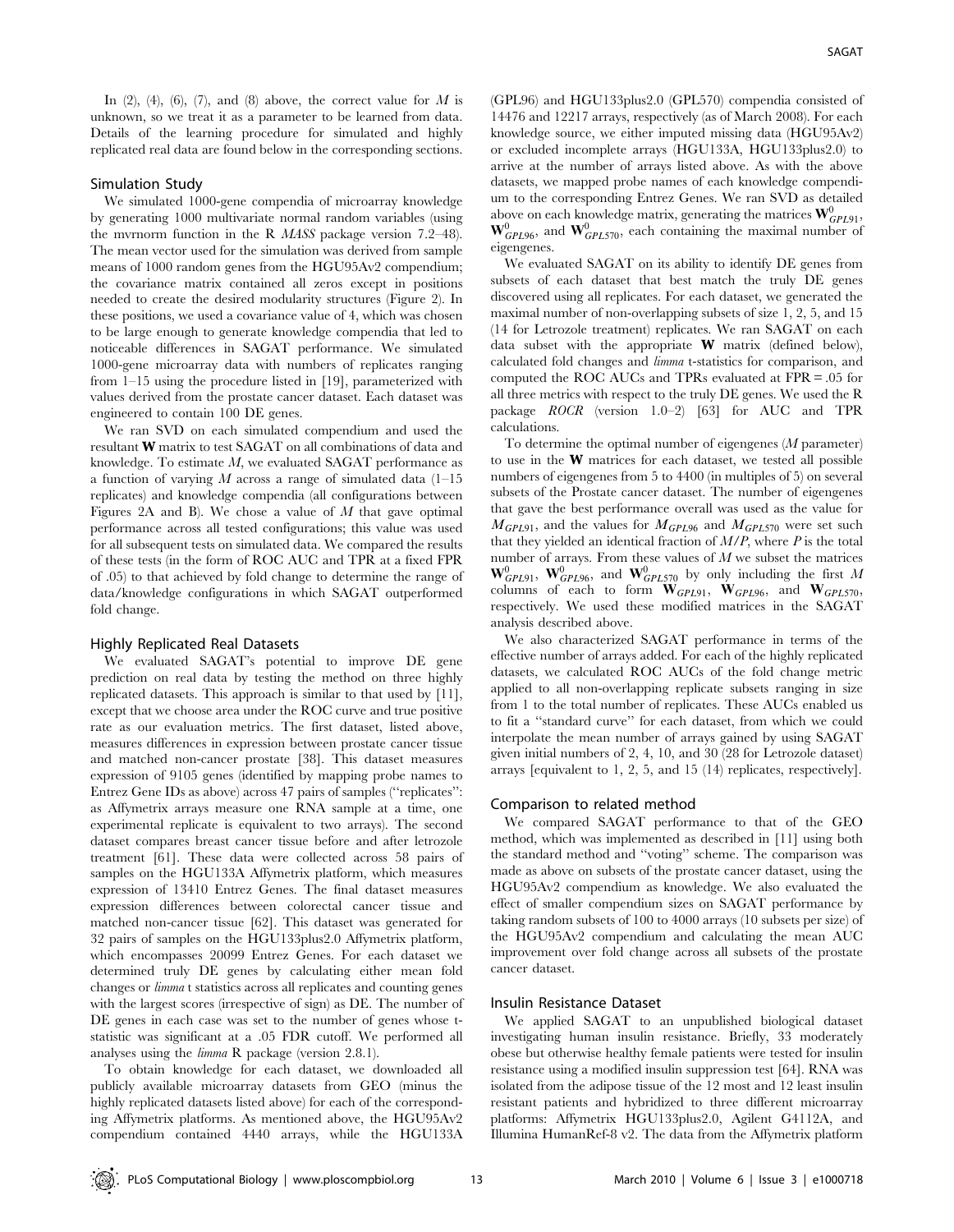were normalized using a bias correction algorithm [65]; data from the other two platforms were normalized using default algorithms accompanying the respective feature extraction programs. Raw data for each of the three platforms are available for download as Datasets S1,S2,S3.

We first used the *limma* t-statistic to identify DE genes using the data from each platform individually. To utilize data from all three platforms simultaneously, we applied the method of Rank Products to lists of genes from each platform ranked either by fold change or SAGAT score (in both cases separating up and downregulated genes).

Predicted DE genes were validated by quantitative RT-PCR experiments. 200ng of total adipose tissue RNA was amplified using the Ambion MessageAmp II aRNA Amplification Kit (cat #AM1751) according to manufacturer's instructions. 1ug of amplified product was then used for quantitative PCR analysis using Taqman primer/probe sets for ACTG2 (Entrez Gene ID: 72), CSN1S1, FOSB, SELE, FAM150B (285016), PMP2, ATP1A2, CXCR4, ELOVL6, FASN, SRGN, EPHX2 (2053), F2 (2147), CEBPD (1052), and LIPG (9388) as well as Human  $\beta$ -actin endogenous control. Primer/probe sets were purchased from Applied Biosystems (Foster City, CA). Amplification was carried out in triplicate on an ABI Prism 7900HT at  $50^{\circ}$ C for 2 min and 95 $^{\circ}$ C for 10 min followed by 40 cycles of 95°C for 15 s and 60°C for 1 min. A threshold cycle (CT value) was obtained from each amplification curve and a  $\Delta CT$  value was first calculated by subtracting the CT value for  $\beta$ -actin from the CT value for each sample. A  $\Delta \Delta CT$  value was then calculated by subtracting the  $\Delta CT$  value of a single insulinsensitive subject (control). Fold-changes compared with the control were then determined by raising 2 to the  $\Delta \Delta CT$  power.

We tested the significance of each gene's qPCR-derived expression differences using a one-sided Wilcoxon rank-sum test (two-sided test was used for negative controls). Genes with p-values smaller than a .05 threshold were considered significant.

#### Supporting Information

Figure S1 Comparison of SAGAT and the GEO method. Each panel displays performance on the prostate cancer dataset. (A) The fold change metric was used to rank genes for the gold standard. SAGAT and the GEO method (both with HGU95Av2 compendium) and fold change were run on all combinations of 1, 2, 5, and 15 replicate subsets and the performance improvement of SAGAT and GEO over fold change displayed. (B) Identical conditions as (A), with the limma t metric used to rank gold standard genes. (C) and (D) Similar plots comparing SAGAT and the GEO voting method, which requires two or more replicates to score genes. Fold change and limma t metrics were used to rank gold standard genes in (C) and (D), respectively. In all cases, SAGAT performs as well or better than the GEO method.

Found at: doi:10.1371/journal.pcbi.1000718.s001 (1.72 MB TIF)

Figure S2 Effect of compendium size on SAGAT performance. SAGAT was run on all subsets of the prostate cancer dataset using randomly subset versions of the HGU95Av2 compendium ranging in size from 100 to 4400 arrays. The mean AUC improvement over the fold change method is displayed on the y-axis. Each boxplot shows the results of using 10 random compendium subsets

#### References

- 1. Schena M, Shalon D, Davis RW, Brown PO (1995) Quantitative monitoring of gene expression patterns with a complementary dna microarray. Science 270: 467–70. 2. Su AI, Cooke MP, Ching KA, Hakak Y, Walker JR, et al. (2002) Large-scale analysis
- of the human and mouse transcriptomes. Proc Natl Acad Sci U S A 99: 4465–70. 3. IGC (2008) expo (expression project for oncology). URL http://www.intgen.org/
- expo.

of a given size. Though the rate of performance improvement lessens as the number of arrays in the compendium increases, extrapolation suggests that the addition of more arrays will lead to further improvement.

Found at: doi:10.1371/journal.pcbi.1000718.s002 (7.56 MB TIF)

Figure S3 SAGAT true positive rate for four simulated dataknowledge configurations. In each panel, both SAGAT and the fold change metric were applied to 200 simulated datasets consisting of either one [(A) and (B)] or 15 replicates [(C) and (D)]; the true positive rate (TPR) improvement (evaluated at a fixed false positive rate of .05) achieved by SAGAT over fold change is displayed for each. In (A) and (C), a simulated knowledge compendium matching Figure 2A was used by SAGAT; in (B) and (D) the simulated knowledge corresponds to Figure 2B. SAGAT performance improvements measured by TPR closely resemble those measured by AUC (displayed in Figure 3).

Found at: doi:10.1371/journal.pcbi.1000718.s003 (1.09 MB TIF)

Figure S4 SAGAT, fold change, and limma t TPR performance on subsets of three highly replicated human datasets. In each panel, the gold standard was defined as the top 1122, 588, and 6002 highest scoring genes for the prostate cancer, letrozole treatment, and colorectal cancer datasets, respectively. (A) The fold change metric was used to rank genes for the gold standard. SAGAT (with HGU95Av2 compendium), fold change, and limma t were run on all combinations of  $n = 1, 2, 5$ , and 15 replicate subsets and the performance improvement (measured by TPR evaluated at a fixed false positive rate of .05) of SAGAT and limma t over fold change displayed. Limma t requires two or more replicates to score genes. (B) Identical conditions as (A), with the limma t metric used to rank gold standard genes. (C) and (D) Similar plots for the letrozole treatment (HGU133A compendium) and colorectal cancer (HGU133plus2.0 compendium) datasets, respectively. Fold change was used to rank gold standard genes in these panels. SAGAT performance improvements measured by TPR closely resemble those measured by AUC (displayed in Figure 5).

Found at: doi:10.1371/journal.pcbi.1000718.s004 (1.55 MB TIF)

Dataset S1 Affymetrix Insulin Resistance data table. Found at: doi:10.1371/journal.pcbi.1000718.s005 (6.12 MB TXT)

Dataset S2 Agilent Insulin Resistance data table. Found at: doi:10.1371/journal.pcbi.1000718.s006 (8.30 MB ZIP)

Dataset S3 Illumina Insulin Resistance data table. Found at: doi:10.1371/journal.pcbi.1000718.s007 (3.04 MB TXT)

#### Acknowledgments

We thank David Heckerman for useful suggestions and comments on the work.

# Author Contributions

Conceived and designed the experiments: BJDJ TM SWC MCC GR PST RBA. Performed the experiments: BJDJ AD TM SWC MCC. Analyzed the data: BJDJ. Contributed reagents/materials/analysis tools: GR PST. Wrote the paper: BJDJ RBA.

- 4. Edgar R, Domrachev M, Lash AE (2002) Gene expression omnibus: Ncbi gene expression and hybridization array data repository. Nucleic Acids Res 30:  $207 - 10.$
- 5. Ein-Dor L, Zuk O, Domany E (2006) Thousands of samples are needed to generate a robust gene list for predicting outcome in cancer. Proc Natl Acad Sci U S A 103: 5923–8.